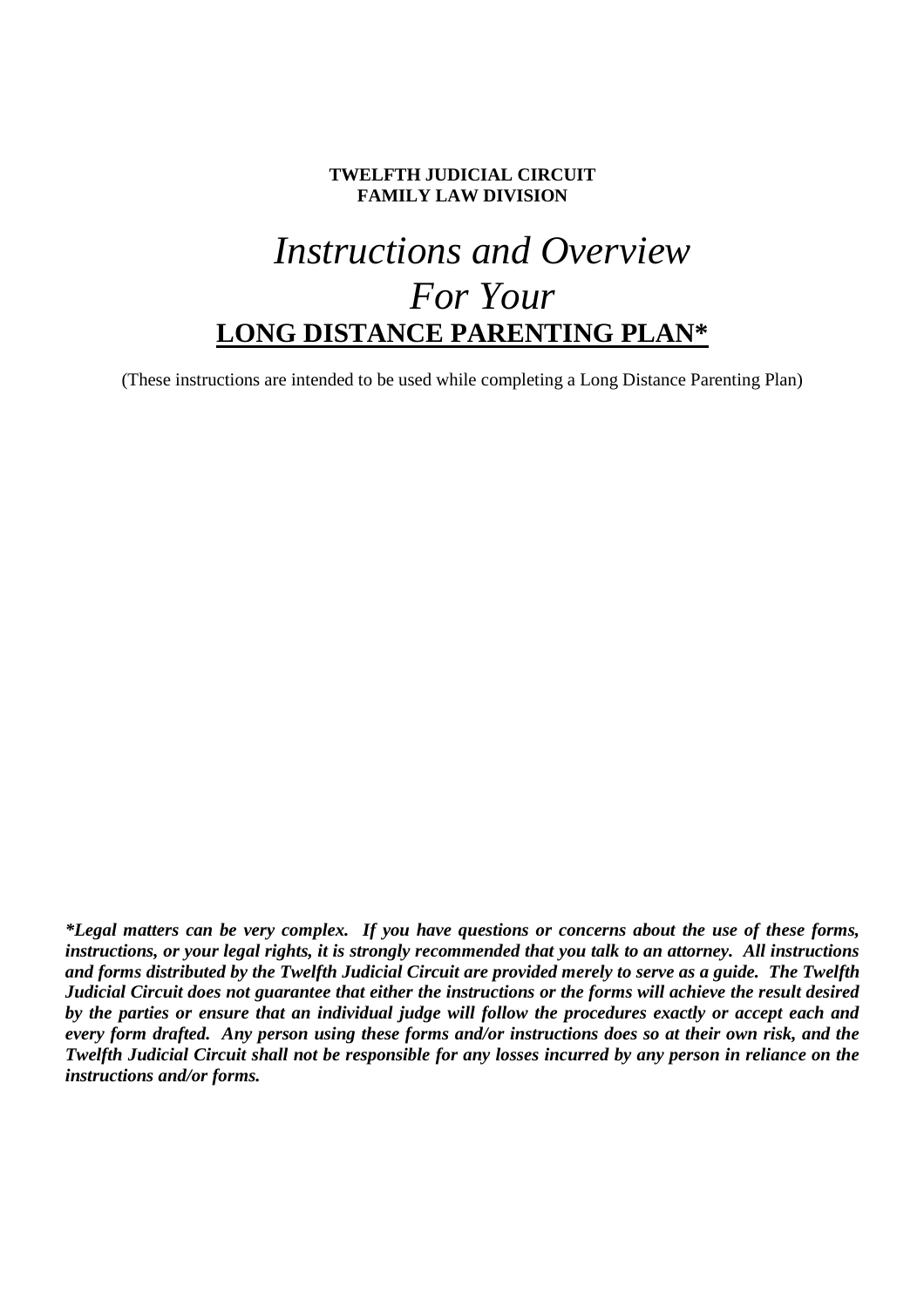# **For best results, complete the assessment in the 12th Judicial Circuit's "Instructions and Assessments for your Parenting Plan" prior to using the Long Distance Parenting Plan.**

### **Step One: Choosing the right Long Distance Parenting Plan (LDPP)**

- 1. Does either parent need clear written guidelines?
- 2. Does either parent have difficulty communicating with each other?
- 3. Would a detailed plan be more appropriate for your family's needs?

### **If you answered "no" to all of the above. Complete**:

- A. Sections: 1.-14., and
- B. Section: 15. Time Sharing Plan BASIC (it allows for the most flexibility and customization).

### **If you answered "yes" to any of the above then**:

Complete:

- A. Sections: 1.-14., and
- B. Section: 15. Time Sharing Plan ●Default Time Sharing Plan for Parents (50-150 miles apart)

### **Step Two: Getting Started**

1. Before you fill in any part of the Long Distance Parenting Plan, you should make a copy of the blank form. Save this copy for when you are ready to fill out a final version to file with the Court.

2. At the top of the first page fill in the county where the plan is being filed, or where the original action took place. This is the county of original jurisdiction, Sarasota, Manatee, or DeSoto.

3. On the top right side of the page, enter your case number and division, if you have one. If the Parenting Plan you are submitting is agreed upon by both parents, write "Both" otherwise, fill in the name of the parent who is proposing the Parenting Plan where it says "Parenting Plan of:".

### **Step Three: Identification of the Parties.**

1. List who is the Local Parent and who is the Away Parent; as well as, their contact information.

2. List the minor children involved in this parenting plan, including their date of birth, current address, and future address, if known, or if address unknown then location (ex. Albuquerque, New Mexico).

3. List any minor children that are not addressed by this plan, including their date of birth, who they live with (ex. Aunt, Grandfather, etc.) and their address.

# **Step Four: Choose your Options**

### **A. Contact Section**

**Weekly Contact:** Basic LDPP: Determine when your child(ren) will be in the care of each parent. Create a schedule for weekdays and for weekends. Also indicate whether this schedule will continue

LDPP Instructions rev. 9/09/08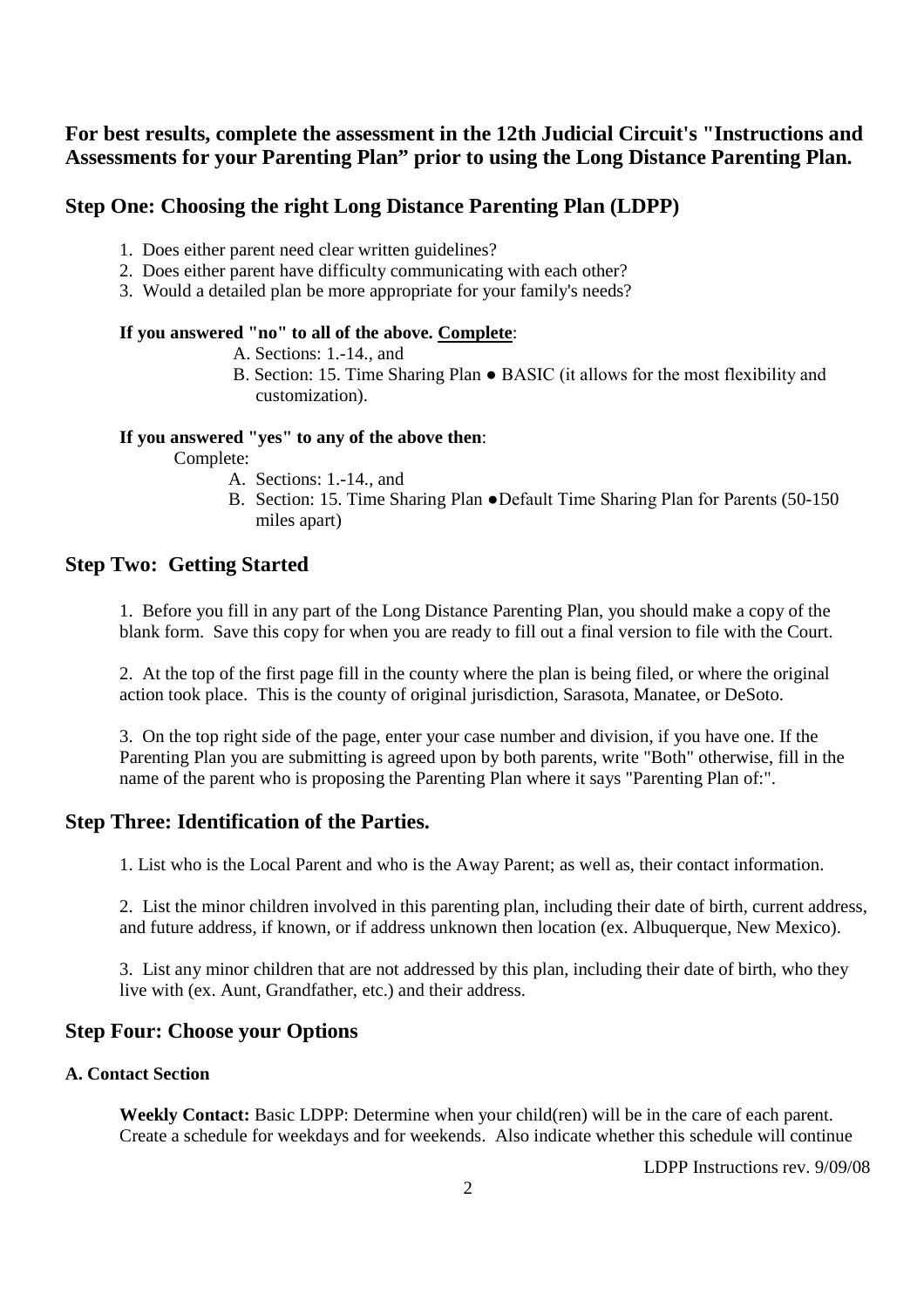during the summer, or if you will have a different schedule for the child(ren) during the summer months. LDPP (50 to 150 miles): If listing a location other than the parents' homes then be specific. For example, police substation at exit 243 on I-75.

### **Holiday Contact:**

Basic LDPP and LDPP (50 to 150 miles): Determine how the child(ren) will be spending time during holidays. Fill in the blanks by writing the appropriate parent's name to show where the child(ren) will be for the holidays. You may add other special occasions you celebrate below the printed list.

**Summer Contact:** Choose one of the options. If you are agreeing to a schedule other than one of the first three options, remember to clearly explain the terms of your agreement.

### **B. Communication Section**

**Virtual Communication**: Select all options that apply. Remember to write in specific days and times that communication will take place or number of times per week, etc.

**Communication:** List the means of communication. (Ex. unrestricted, phone, email, etc.)

### **C. Exchange and Travel Section**

Carefully read all of the options in each of the sections and check ALL that apply. Fill in the appropriate blanks and describe in detail your plan for exchanging the child(ren), if the option allows for it.

### **D. Information Sharing Section**

Provide each parties' complete information. Review the information provided, about sharing information between parents, school and involvement in other activities.

### **E. Other Terms Section**

Describe any other provisions you would like to include in your Parenting Plan.

### **F. Dispute Resolution**

Decide whether you will agree to resolve any disputes that may arise in the future through mediation or other means.

### **Step Five: File with the Court**

If the plan is proposed by only one parent, that the parent alone should sign. If the plan is agreed to by both parents, both parents must sign the parenting plan and have their signatures witnessed by a **notary public** or **deputy clerk**. After completing the plan, you should file the original plan and a Notice of Filing with the Clerk of Court in the county where the petition was filed and keep a copy for your records. **NOTE**: If an agreed parenting plan is not filed by the parties, the Court shall establish a plan.

Even if you and your child(ren)'s other parent are unable to come to an agreement on a parenting plan, please complete the assessment to determine which parenting plan may be right for your family. Purchase the appropriate parenting plan from the Clerk of Court, or download the plan from the 12<sup>th</sup> Judicial Circuit's website at www.jud12.flcourts.org. Prepare as a draft in the event your case is referred to mediation.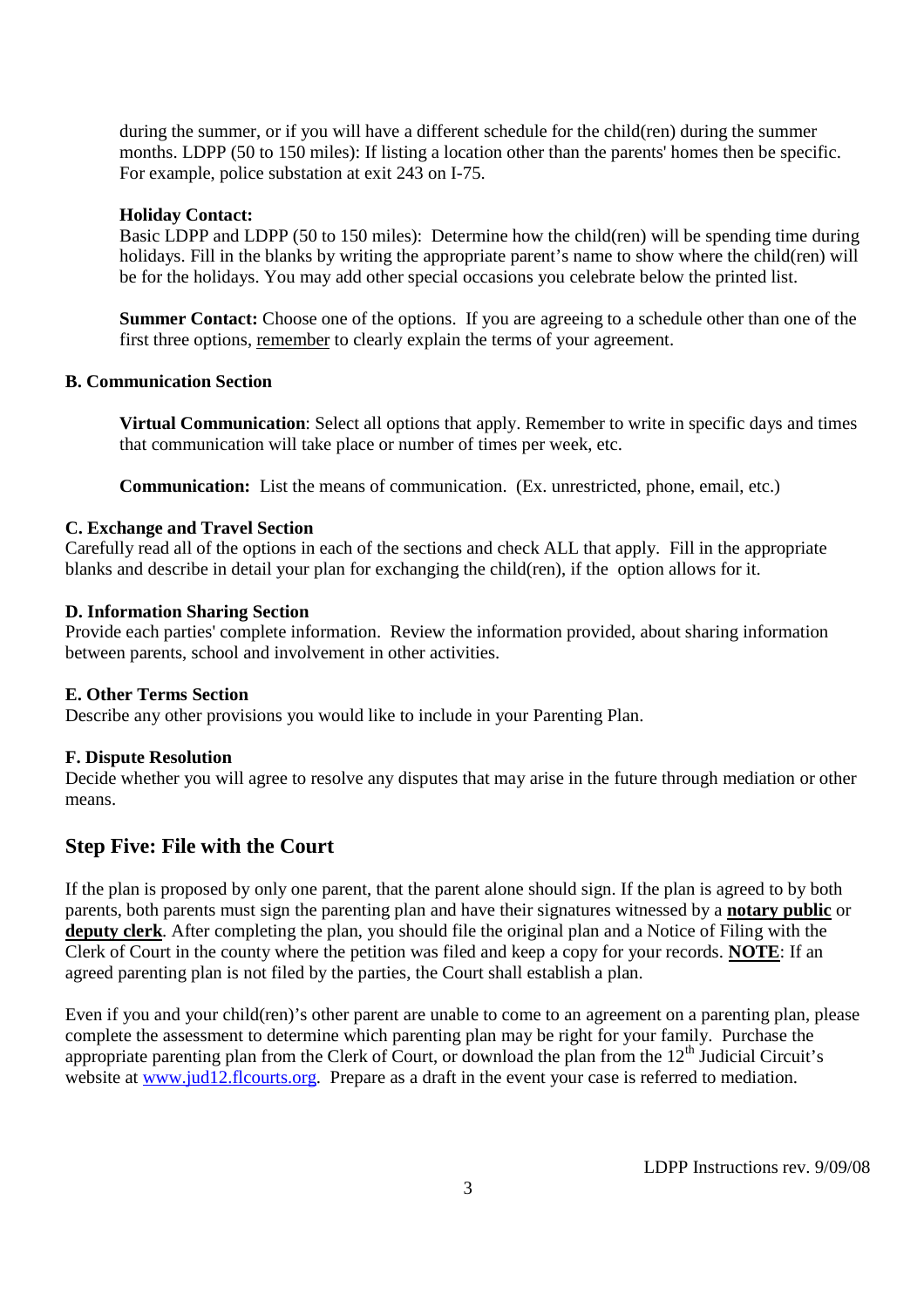# *The Do's and Don'ts of Long Distance Parenting* **Both Parents**

### **DO:**

- Maintain healthy communication with your children.
- Make it a priority to communicate regularly with the other parent.
- Religiously follow the long distance parenting plan to make the process routine, easy and positive for your children.
- Strive to keep your word to the children.
- Contact the other parent immediately if there is an emergency involving the children while they are with you.

### **DON'T:**

Be uncooperative. The children will suffer consequences if their parents do not cooperate.

# **The Local Parent**

### **(The parent with whom the child primarily resides)**

### **DO:**

- Share information about school, teachers, activities, friends and relatives with the Away Parent.
- Be flexible and supportive of the children's relationship with the Away Parent.
- Encourage excitement for the anticipated communication and/or travel with the Away

### Parent.

### **DON'T:**

- Edit, coach, monitor, or otherwise interfere with the children's communication with the Away Parent.
- Take it personally if the children do not wish to call you regularly when they are with the other parent.

### **The Away Parent**

### **(The parent with whom the child travels to share time)**

### **DO:**

- Make an extra assertive effort to initiate contact with the children and educate yourself of their daily activities.
- Provide an itinerary to the other parent to prepare the children for the trip and to advise the other parent of the activities you are planning.
- Strive to keep your word to the children.

### **DON'T:**

- Take it personally if the children do not wish to stay on the phone too long or do not call right back.
- Don't unreasonably limit the children's contact with the local parent during their stay.

LDPP Instructions rev. 9/09/08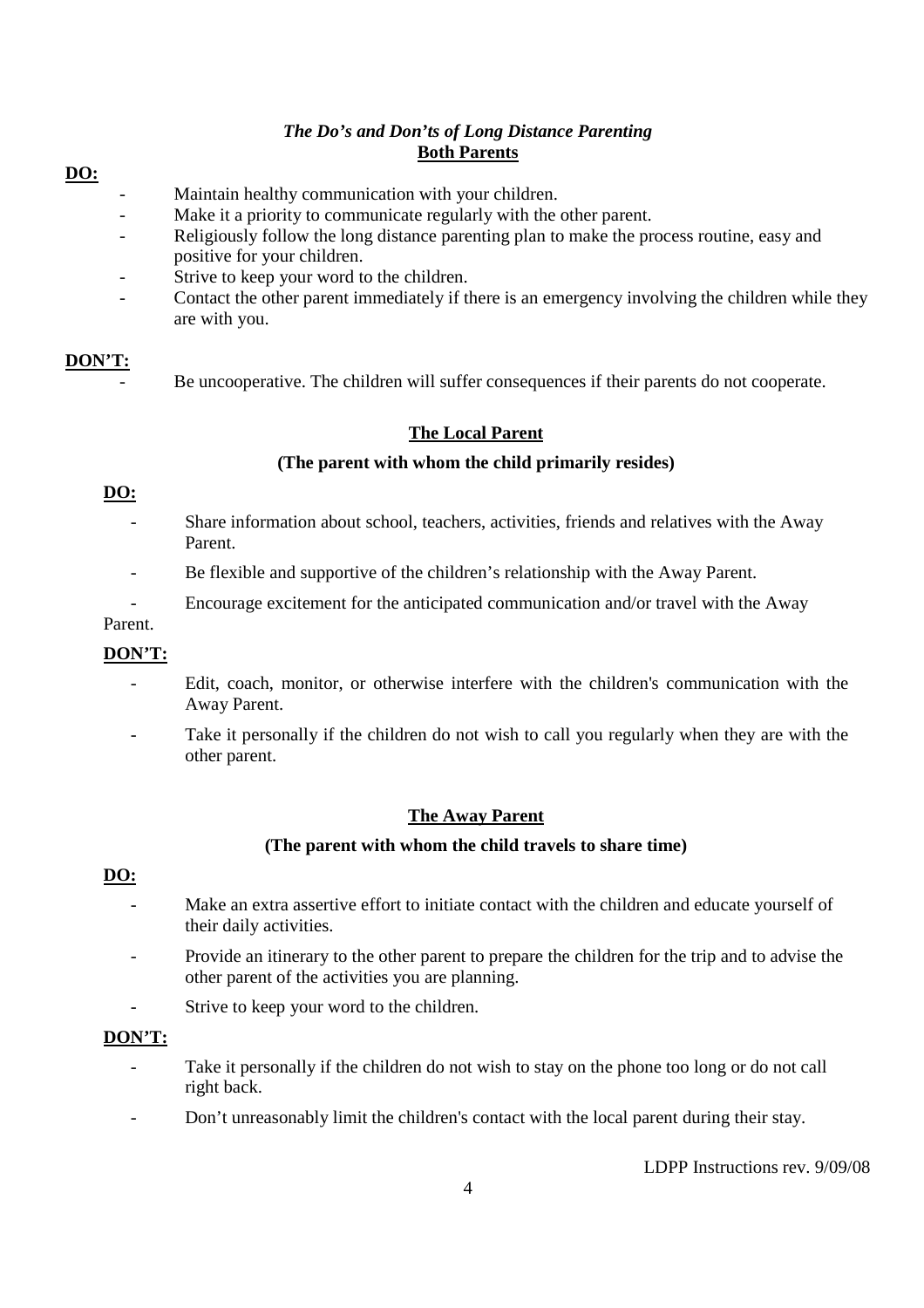# **Links to Information on Long Distance Contact and Virtual Visitation<sup>i</sup>**

- 1. www.internetvisitation.org
- 2. www.distanceparent.org
- 3. http://www.deltabravo.net Link to SPARC (Separated Parents Access and Resource Center)
- 4. http://www.ianrpubs.unl.edu/epublic/pages/index.jsp?what=search&t\_publication=Y&keywords parenting+from+a+distance&b\_allWordsRequired=true Link to NebFact- Parenting From A Distance- Published by University of Nebraska
- 5. www.ourfamilywizard.com/index.cfm Subscription to shared family calendars, journals and other resources.
- 6. http://www.divorceinfo.com/kidsacrossmiles.htm
- 7. http://www.bayinfo.com.au/nonresidentmums/longdistancemums.html
- 8. http://www.ncsconline.org/WC/Publications/KIS\_SciJud\_Trends03.pdf Link to article on virtual visitation published by National Center for State Courts.
- 9. http://www.abanet.org/family/military/silent/travelcosts.pdf Link to ABA article on visitation travel costs.
- 10. http://www.peoples-law.org/family/divorce/Custody/virtual/6\_ways.htm-Link to article- *Six ways to make virtual visitation work*.

# **Links to Create BLOGS**

- 1. www.createblog.com
- 2. www.blogger.com/start
- 3. www.kincafe.com
- 4. www.amiglia.com
- 5. www.ourfamilywizard.com

### **Family Focused Digital Calendar**

1. www.airset.com

# **Direct Communication Over the Internet**

### 1. www.skype.com

# **General Parenting Information**

- 1. www.parentsareforever.com
- 2. www.uptoparents.org

# **Kids Sites**

- 1. http://kids.yahoo.com
- 2. http://kids.aol.com/KOL/

### **Websites to Search for Software**

1. http://kids.getnetwise.org/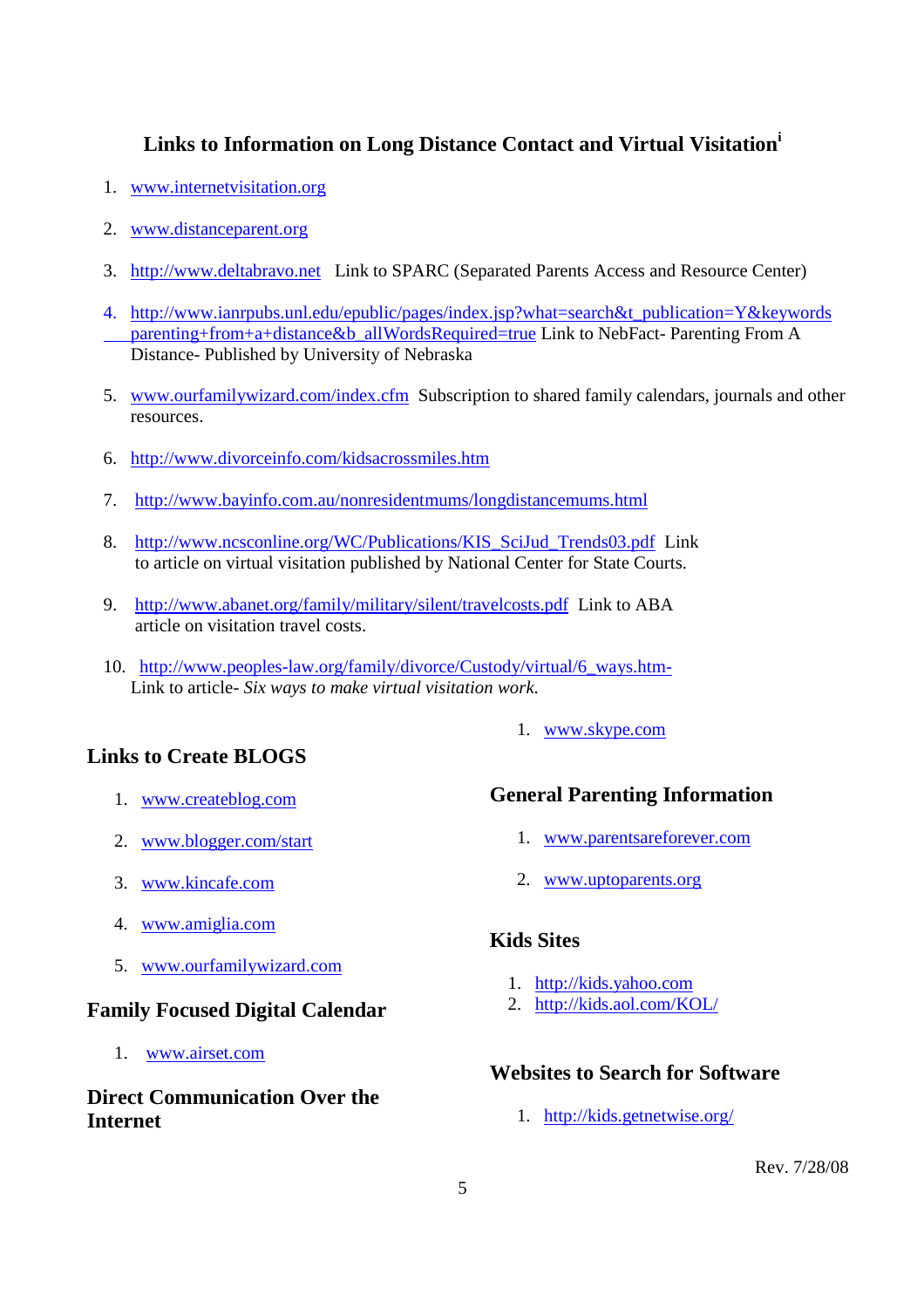2. http://yahooligans.yahoo.com/parents/

# **Web Based Scrapbooks and Photo/Video Sharing Services**

- 1. www.enjoymymedia.com
- 2. www.snapjot.com
- 3. www.dropshots.com/
- 4. www.flickr.com
- 5. www.smugmug.com
- 6. www.webshots.com
- 7. www.photobucket.com
- 8. www.fotki.com
- 9. www.myphotoalbum.com
- 10. www.ringo.com
- 11. www.slide.com
- 12. www.famzam.com
- 13. www.phanfare.com
- 14. www.myshowmee.com
- 15. www.picasa.google.com

# **Links to Inexpensive PC's**

- 1. www.tigerdirect.com
- 2. www.hp.com
- 3. www.dell.com
- 4. www.gateway.com
- 5. www.ebay.com
- 6. www.craigslist.com

# **Family Law and Divorce Information**

1. www.divorcemagazine.com

# **Websites That Offer Parental Controls**

1. Windows Vistawww.microsoft.com/windows/products/windowsvista

2. America Online https://parentalcontrols.aol.com

3. Internet Explorerhttp://www.microsoft.com/windows/ie/ie6/usin g/howto/security/contentadv/config.mspx

4. Yahoo- http://kids.yahoo.com/parents

5. Applewww.apple.com/macosx/features/parentalcontrols.h

# **Links to Software and Information - Parental Controls on the Internet**

- 1. Kaspersky Internet Security 7.0 U.S. Edition http://kaspersky.com
- 2. Guardian Monitor 9.0 http://www.broderbund.com
- 3. Safe Eyes 5.0 http://safeeyes.com
- 4. Guardian Monitor Professional http://www.guardiansoftware.com
- 5. CyberPatrol 7.6 http://www.cyberpatrol.com
- 6. Computer Cop http://www.computercop.com
- 7. PAL PC Spy http://allworldsoft.com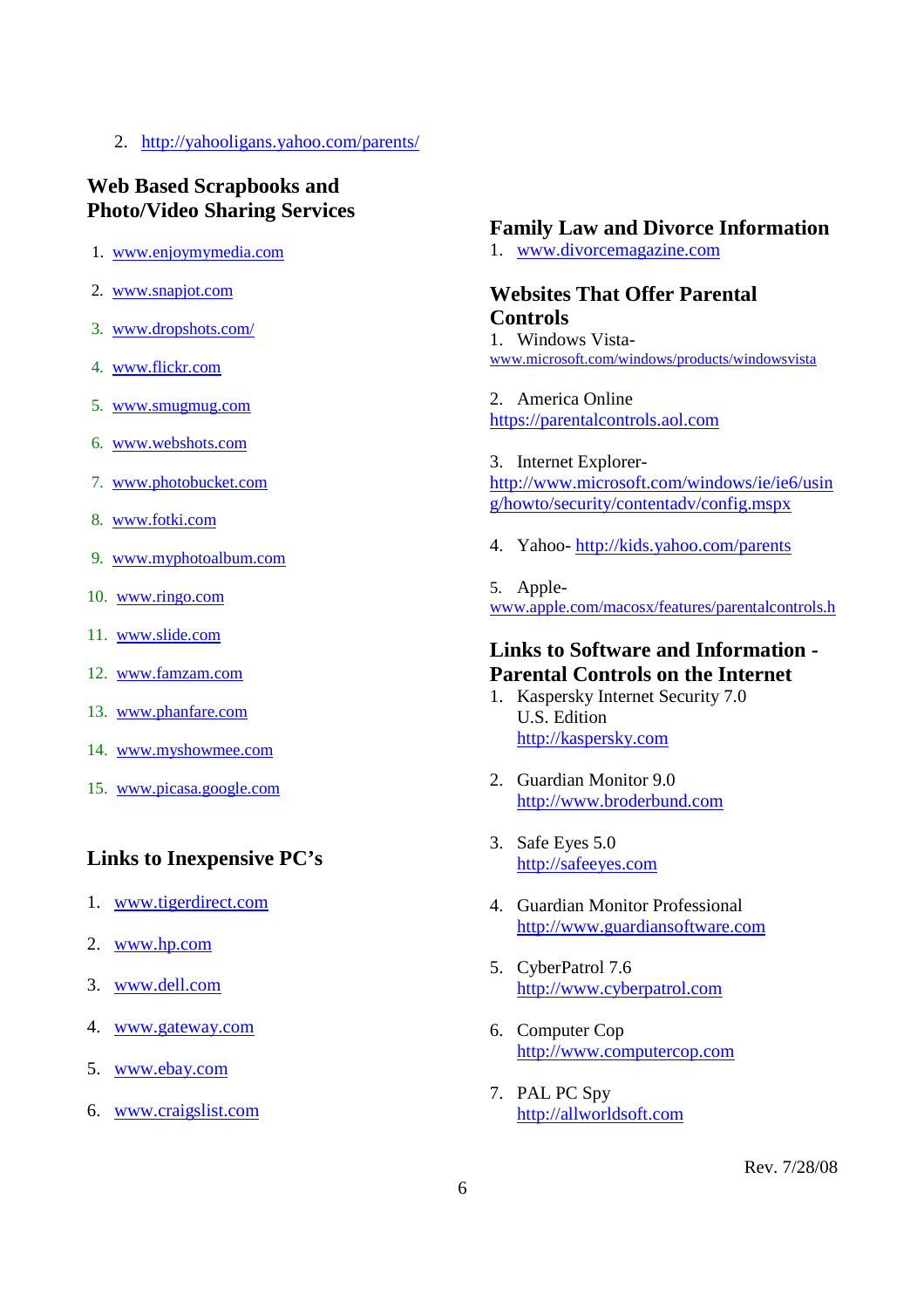8. PCMonitor http://pcmonitor.com 9. SurveillanceCam 2000 http://vnunet.digitalriver.com

# **Links to Contact Guidelines or Sample Plans with a Long Distance or Travel Component**

1. www.supreme.state.az.us/dr/Text/ModelPTPlans.htm

2. http://www.co.lucas.oh.us/domesticrelations/LongDistanceCourtSchedule.pdf (Lucas County, OH- Long Distance Parenting Schedule)

3. http://www.co.tuscarawas.oh.us/CommonPleasCourt/LongDistanceOrder.pdf (Tuscarawas County, OH- Long Distance Parenting Orders and Rules)

- 4. http://www.courts.state.nh.us/forms/nhjb-2064-fs.pdf (New Hampshire check-off Parenting Plan)
- 5. http://www.courts.state.ny.us/forms/matrimonial/Parenting-Plan-Form.pdf (NY check-off Parenting Plan)
- 6. http://www.oscn.net/forms/aoc\_form/adobe/Form.76.pdf

# *Other Resources*

- 1.*Protecting Your Children During Divorce* Information booklet from American Academy of Matrimonial Lawyers.
- 2.*Create Your Own Photo Blog* by Catherine Jamieson
- 3.*Create Your Own Website* by Scott Mitchell

4.*Long Distance Parenting: A Guide For Divorced Parents* by Miriam Gelpher Cohen

<sup>&</sup>lt;sup>i</sup> This list is provided for informational purposes only. It is not exclusive or exhaustive and the individual sites and materials are not endorsed by the Twelfth Judicial Circuit of Florida.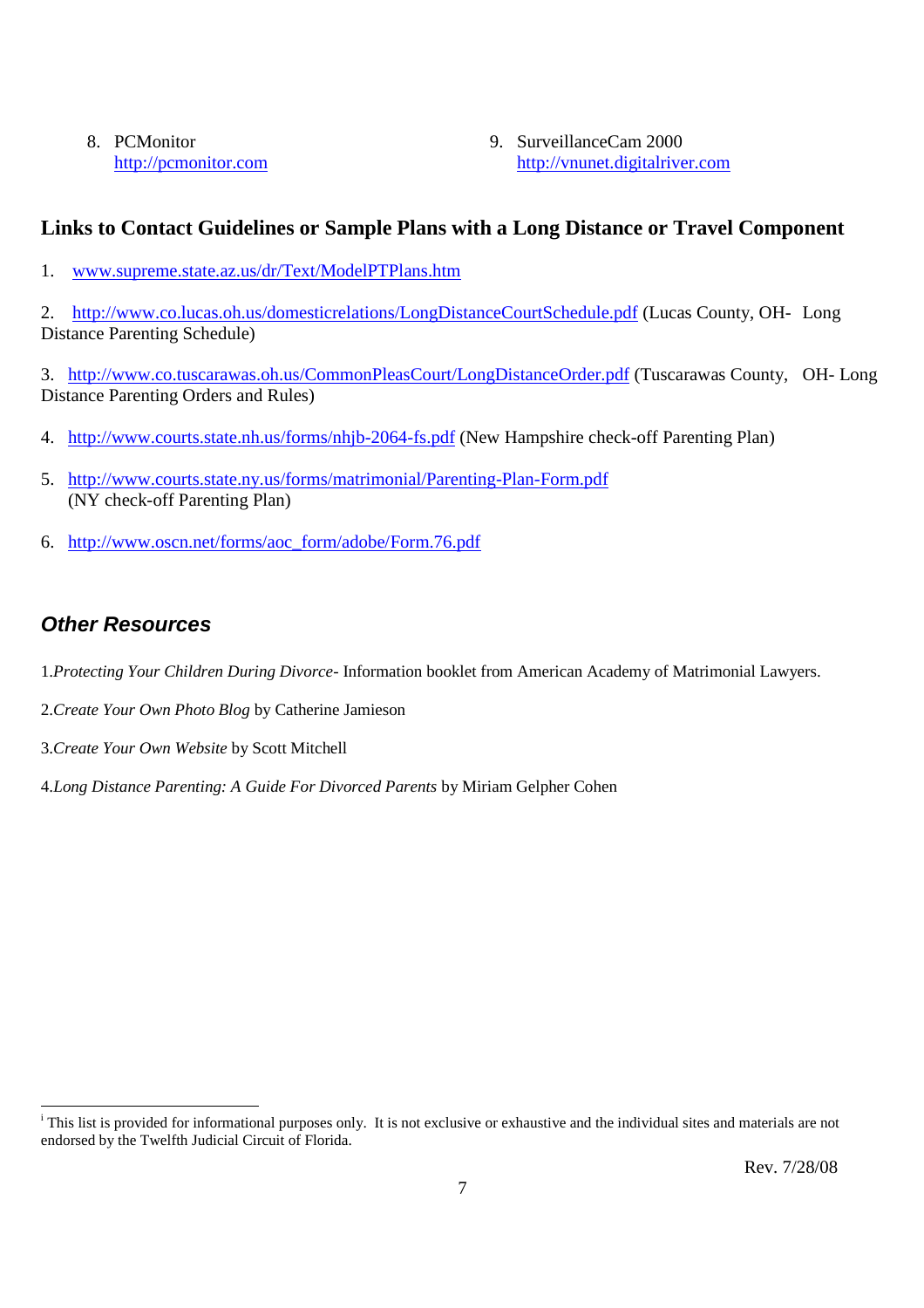# **VIRTUAL CONTACT**

|                     | <b>Voice</b>                                 | <b>Email</b>                                              | <b>Text</b><br><b>Messaging</b> | <b>Picture</b><br><b>Messaging</b> | <b>Video</b><br><b>Messaging</b> | <b>Instant</b><br><b>Messaging</b> | <b>Video</b> | <i>*Interactive</i><br><b>Games</b> | <i>*Live</i>                      | *Personal                                  |
|---------------------|----------------------------------------------|-----------------------------------------------------------|---------------------------------|------------------------------------|----------------------------------|------------------------------------|--------------|-------------------------------------|-----------------------------------|--------------------------------------------|
| Equipment<br>Needed |                                              |                                                           |                                 |                                    |                                  |                                    | Email        |                                     | <b>Video</b><br><b>Visitation</b> | Websites,<br>Online<br>Scrapbooks,<br>Etc. |
| <b>None</b>         | (pay phone)<br>or borrow<br>& phone<br>card) | (Free email<br>address;<br>Library<br>computer<br>access) |                                 |                                    |                                  |                                    |              |                                     |                                   |                                            |
| Phone -             |                                              |                                                           |                                 |                                    |                                  |                                    |              |                                     |                                   |                                            |
| <b>Land Line</b>    |                                              |                                                           |                                 |                                    |                                  |                                    |              |                                     |                                   |                                            |
| <b>Basic</b>        | J                                            |                                                           |                                 |                                    |                                  |                                    |              |                                     |                                   |                                            |
| <b>Cell Phone</b>   |                                              |                                                           |                                 |                                    |                                  |                                    |              |                                     |                                   |                                            |
| <b>Special</b>      |                                              |                                                           |                                 |                                    |                                  |                                    |              |                                     |                                   |                                            |
| <b>Feature</b>      |                                              |                                                           |                                 | (If phone                          | (If phone                        |                                    |              |                                     |                                   |                                            |
| <b>Cell Phone</b>   |                                              |                                                           |                                 | capable)                           | capable)                         |                                    |              |                                     |                                   |                                            |
| <b>Personal</b>     |                                              |                                                           |                                 |                                    |                                  | $\sqrt{ }$                         |              |                                     |                                   |                                            |
| Computer            |                                              |                                                           |                                 |                                    |                                  |                                    |              | (More                               |                                   |                                            |
| w/Internet          |                                              |                                                           |                                 |                                    |                                  |                                    |              | efficient w/                        |                                   |                                            |
| <b>Connection</b>   |                                              |                                                           |                                 |                                    |                                  |                                    |              | high speed<br>connection)           |                                   |                                            |
| (PC w/IC)           |                                              |                                                           |                                 |                                    |                                  |                                    |              |                                     |                                   |                                            |
| Web-Cam             |                                              |                                                           |                                 |                                    |                                  | $\sqrt{ }$                         |              |                                     |                                   |                                            |
| <b>Microphone</b>   |                                              |                                                           |                                 |                                    |                                  |                                    |              | (More                               | (More                             | (More efficient                            |
| $\boldsymbol{\&}$   |                                              |                                                           |                                 |                                    |                                  |                                    |              | efficient w/                        | efficient w/                      | w/ high speed                              |
| (PC w/IC)           |                                              |                                                           |                                 |                                    |                                  |                                    |              | high speed<br>connection)           | high speed<br>connection)         | connection)                                |

• Preferable to have Firewall software and/or DSL/Cable router with security;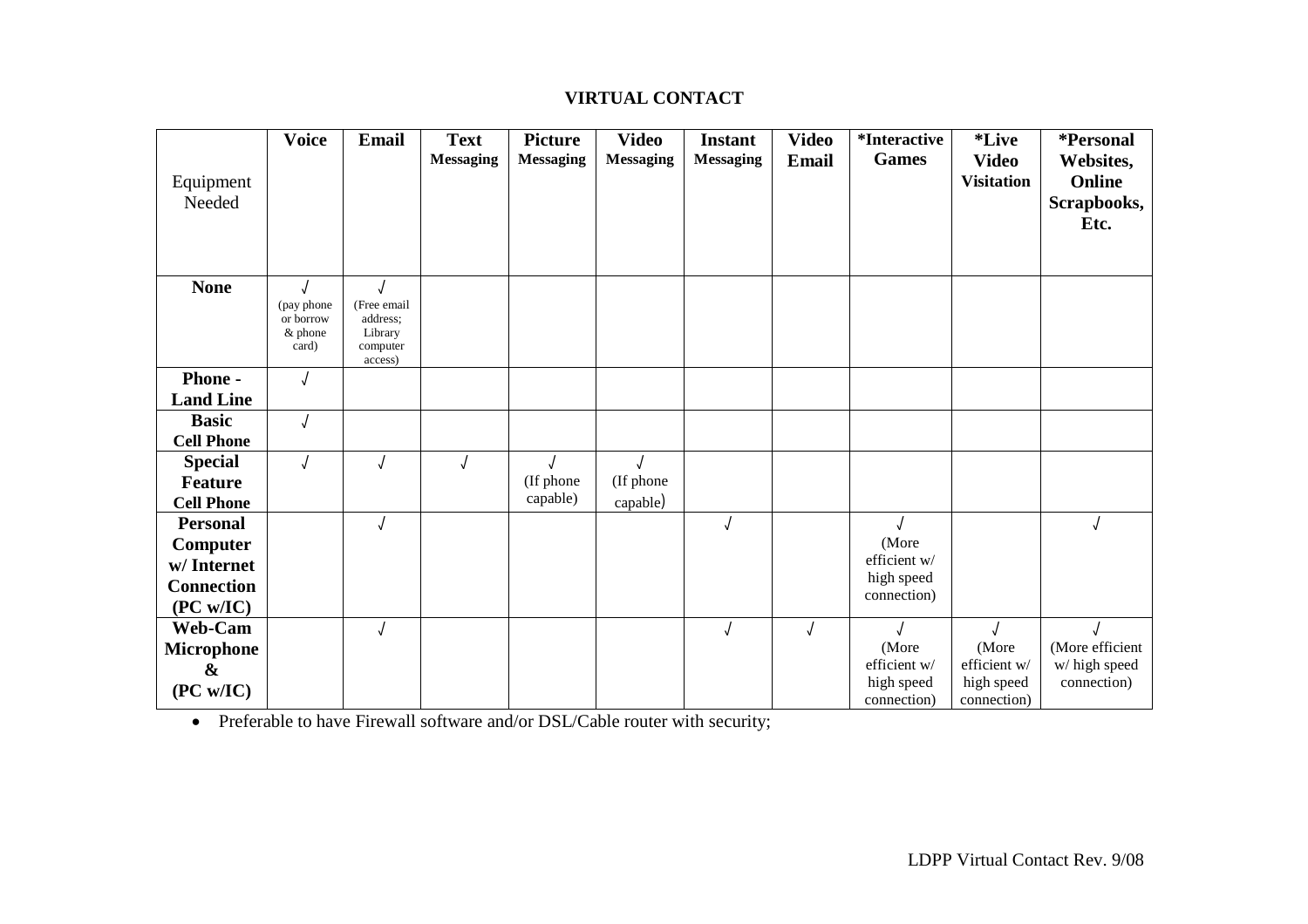### **IN THE CIRCUIT COURT OF THE TWELFTH JUDICIAL CIRCUIT IN AND FOR \_\_\_\_\_\_\_\_\_\_\_\_\_\_\_\_\_\_COUNTY, FLORIDA**

| Petitioner          |                                                                                                                                                                                                                |                                     |                               |                       |
|---------------------|----------------------------------------------------------------------------------------------------------------------------------------------------------------------------------------------------------------|-------------------------------------|-------------------------------|-----------------------|
|                     |                                                                                                                                                                                                                |                                     |                               |                       |
| and                 |                                                                                                                                                                                                                |                                     |                               | Family Division:      |
| Respondent          |                                                                                                                                                                                                                |                                     |                               |                       |
|                     |                                                                                                                                                                                                                | <b>LONG DISTANCE PARENTING PLAN</b> |                               |                       |
|                     | 1. PARENTING PLAN OF: Check all that apply                                                                                                                                                                     |                                     |                               |                       |
| $\Box$ Both Parents | $\Box$ Mother                                                                                                                                                                                                  | $\Box$ Father                       |                               | □Court Ordered Plan   |
| $\Box$ Temporary    | $\Box$ Final Judgment                                                                                                                                                                                          |                                     | $\Box$ Modification           |                       |
| <b>Name</b>         | <b>Address</b>                                                                                                                                                                                                 |                                     | <b>Phone</b><br><b>E-Mail</b> |                       |
|                     |                                                                                                                                                                                                                |                                     |                               |                       |
|                     |                                                                                                                                                                                                                |                                     |                               |                       |
|                     | <b>Local Parent (with whom the child(ren) regularly resides)</b> is (check one) $\Box$ Father $\Box$ Mother.<br>Away Parent (with whom the child(ren) travels to spend time with) is (check one) $\Box$ Father |                                     |                               | $\Box$ Mother         |
|                     |                                                                                                                                                                                                                |                                     |                               |                       |
|                     | THIS PARENTING PLAN INVOLVES THE FOLLOWING CHILD(REN):                                                                                                                                                         |                                     |                               |                       |
| <b>Name</b>         | Date of Birth                                                                                                                                                                                                  | <b>Current Address</b>              |                               | <b>Future Address</b> |
|                     |                                                                                                                                                                                                                |                                     |                               |                       |
|                     | $\text{Child } 2:$                                                                                                                                                                                             |                                     |                               |                       |
|                     | Child 3:                                                                                                                                                                                                       |                                     |                               |                       |
|                     | Child 4:                                                                                                                                                                                                       |                                     |                               |                       |
|                     | Child 5:                                                                                                                                                                                                       |                                     |                               |                       |
|                     |                                                                                                                                                                                                                |                                     |                               |                       |
|                     | LIST ANY MINOR CHILDREN YOU HAVE NOT ADDRESSED BY THIS PLAN.                                                                                                                                                   |                                     |                               |                       |
|                     |                                                                                                                                                                                                                |                                     |                               |                       |
| <b>Name</b>         | Date of Birth                                                                                                                                                                                                  | <b>Current Address</b>              |                               |                       |
|                     | Child 1:                                                                                                                                                                                                       |                                     |                               |                       |
| Child 2:            |                                                                                                                                                                                                                |                                     |                               |                       |

*IF THE PARENTING ARRANGEMENTS ARE DIFFERENT FOR SOME OF YOUR CHILDREN, YOU SHOULD WRITE UP A SEPARATE PARENTING PLAN FOR EACH CHILD.*

Child 3:\_\_\_\_\_\_\_\_\_\_\_\_\_\_\_\_\_\_\_\_\_\_\_\_\_\_\_\_\_\_\_\_\_\_\_\_\_\_\_\_\_\_\_\_\_\_\_\_\_\_\_\_\_\_\_\_\_\_\_\_\_\_\_\_\_\_\_\_\_\_\_\_\_\_\_\_\_\_\_\_\_\_\_

# **2. JURISDICTION**

**The United States is the country of habitual residence of the child(ren).**

**The State of Florida maintains the most significant contacts with the child(ren) and is the most appropriate forum for addressing parenting contact.**

**This Parenting Plan is a child custody determination for the purposes of the Uniform Child Custody Jurisdiction and Enforcement Act, the International Child Abduction Remedies Act, 42 U.S.C. ss 11601**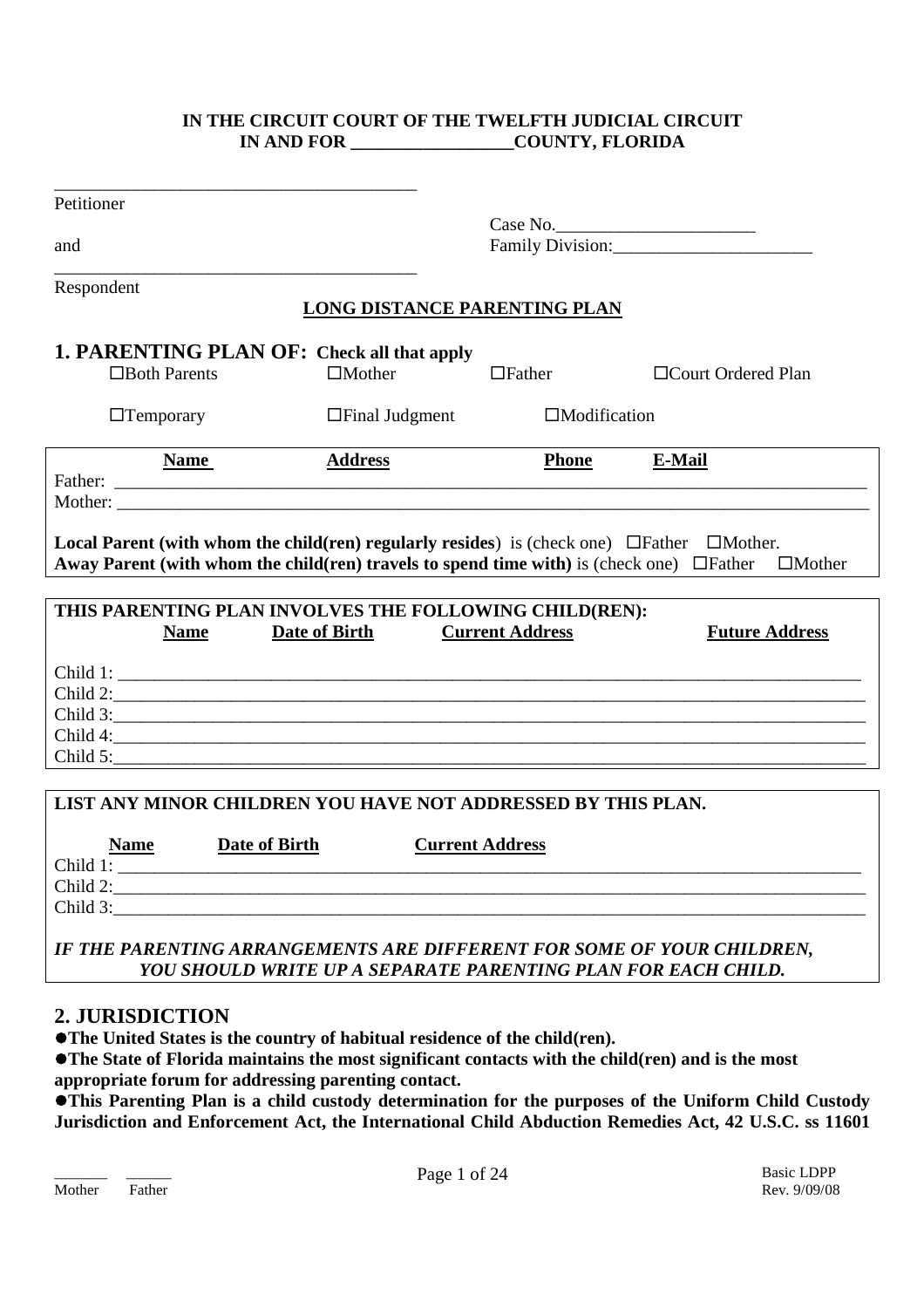**et seq., the Parental Kidnapping Prevention Act, and the Convention on the Civil Aspects of International Child Abduction enacted at the Hague on October 25, 1980.**

**The State of Florida is the child(ren)'s home state for purposes of the Uniform Child Custody Jurisdiction and Enforcement Act.**

Venue is proper in the county of:  $\sqrt{\text{Select}}$  your County Manatee Sarasota DeSoto County.

# **3. GENERAL PARENTING PRINCIPLES**

A. Shared Decision Making

**It is in the best interests of the minor child(ren) that both parents maintain shared decision-making for all major decisions that affect the child(ren). Such decisions include but are not limited to:**

**▪Each Parent shall make decisions regarding the day-to-day care and control of the child(ren) while they are with that parent.**

**▪Each parent will make emergency decisions affecting the health or safety of the child(ren), notifying the other parent at the earliest opportunity.**

**▪Each parent shall have access to all academic, medical, and other health related information pertaining to the child(ren), and they shall sign any necessary documentation ensuring that both parents have access to said records. Both parents shall share all information to such records. ▪Each parent shall be responsible for getting their own copies of records and reports directly from the school and medical facilities.**

**▪Each parent has independent authority to confer with the child(ren)'s school, day care, medical and health related providers and other programs with regard to the child(ren)'s educational, emotional and social progress.**

**▪Both parents shall be listed as emergency contacts for the child(ren).**

**▪Each parent shall make sure the other parent has current home, work, and emergency address and contact information for the other parent.**

B. In the event the parties do not agree on a parental decision: √ *Check all that apply*

 $\square$  The parents shall first submit the issue to mediation.

 $\square$  The parents shall submit the issue to the court at the earliest available date.

 $\Box$  The ultimate decision making authority shall be made by:  $\Diamond$  Check all that apply

- $\Box$  Academic/educational needs of the child(ren)  $\Box$  Mother  $\Box$  Father  $\Box$  Medical/health related needs of the child(ren)  $\Box$  Mother  $\Box$  Father
- $\square$  Extra-curricular needs of the child(ren)  $\square$  Mother  $\square$  Father
	- $\Box$  Religion  $\Box$  Mother  $\Box$  Father

 $\square$  Discipline  $\square$  Mother  $\square$  Father

 $\square$  \_\_\_\_\_\_\_\_\_\_\_\_\_\_\_\_ needs of the child(ren)  $\square$  Mother  $\square$  Father

# **4. CHILDREN'S RIGHTS**

### **Each child has a right:**

**▪To have two parents to love without fear of anger or guilt from the other; and**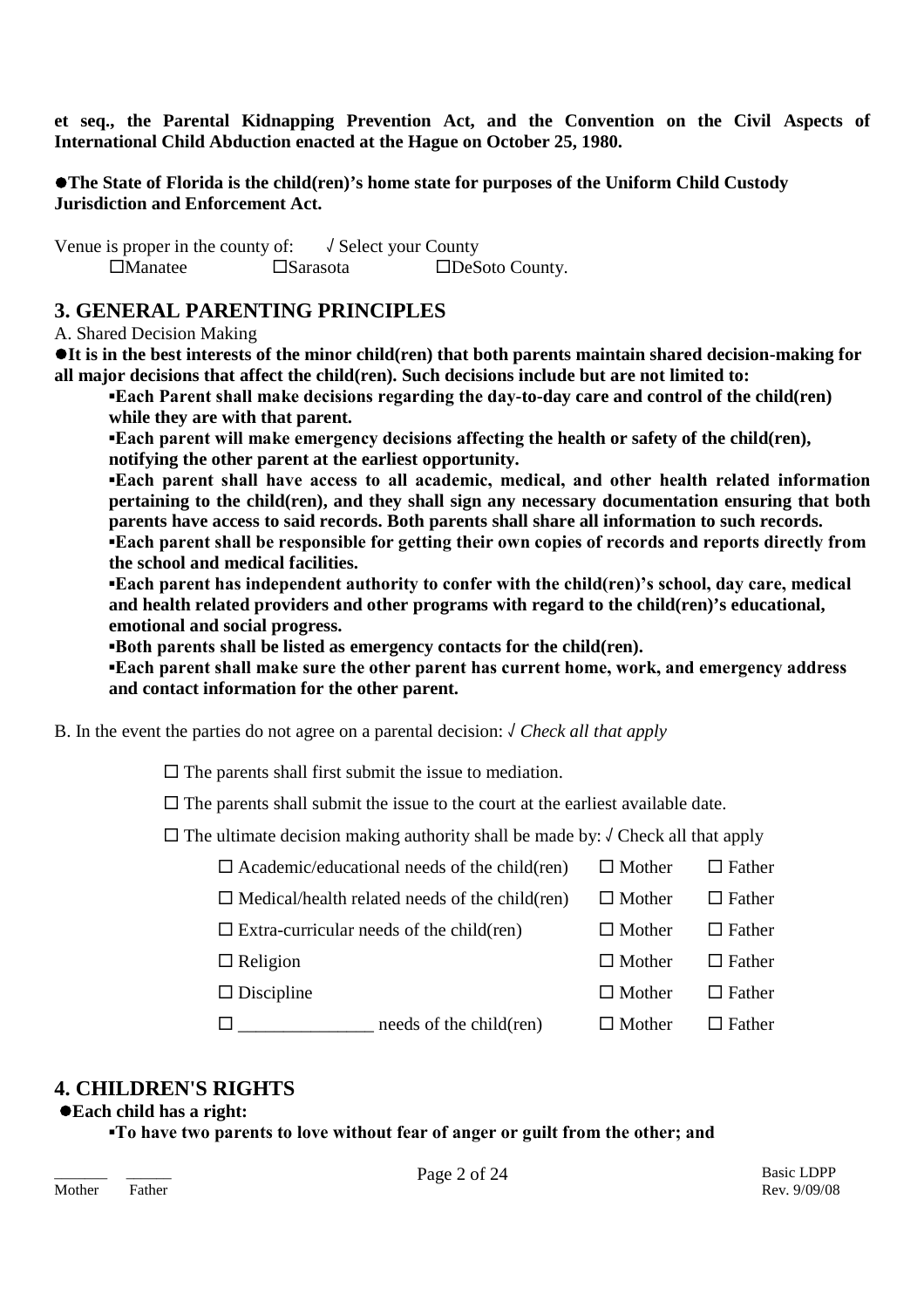**▪To develop an independent and meaningful relationship with the other parent,and to respect the differences of each parent and their home; and**

**▪To be absent, insulated and protected from the parents' differences with each other and arguments or discussions; and**

**▪Be free of negative comments and behavior by one parent about the other; and**

**▪To be absent, insulated and protected from disparaging, belittling or alienating statements about the other parent; and**

**▪To not be used as a messenger, delivery means or means of communication with the other parent; and**

**▪To not be questioned about the other parent.**

# **5. EDUCATION**

The children shall be enrolled in school by: √ *Check only one*

 $\square$  Mother

 $\Box$  Father

**NOTE:** This assignment does not determine where the child(ren) shall attend school. That determination shall be made by the school district rules.

The child(ren) shall attend (if known): √ *Check all that apply*

| □ Child Care:                                                                        |                                          |                                                                                         |                                                                                                        |
|--------------------------------------------------------------------------------------|------------------------------------------|-----------------------------------------------------------------------------------------|--------------------------------------------------------------------------------------------------------|
|                                                                                      |                                          | Paid by: $\Box$ Mother _____ % $\Box$ Father ____ %                                     |                                                                                                        |
|                                                                                      |                                          |                                                                                         |                                                                                                        |
|                                                                                      |                                          | Paid by: $\Box$ Mother ______ % $\Box$ Father _____ %                                   |                                                                                                        |
| $\Box$ Public School                                                                 |                                          |                                                                                         |                                                                                                        |
|                                                                                      |                                          |                                                                                         |                                                                                                        |
|                                                                                      |                                          | Paid by: $\Box$ Mother ______ % $\Box$ Father _____ %                                   |                                                                                                        |
|                                                                                      |                                          |                                                                                         |                                                                                                        |
|                                                                                      | Paid by: $\Box$ Mother $\_\_\_\_\_\_\_\$ | $\Box$ Father $\_\_\_\_\$                                                               |                                                                                                        |
|                                                                                      |                                          |                                                                                         |                                                                                                        |
|                                                                                      | Paid by: $\Box$ Mother ______ %          | $\Box$ Father $\_\_\_\%$                                                                |                                                                                                        |
|                                                                                      |                                          |                                                                                         |                                                                                                        |
|                                                                                      |                                          | $\Box$ Special Education:<br>Paid by: $\Box$ Mother $\_\_\_\%$ $\Box$ Father $\_\_\_\%$ |                                                                                                        |
|                                                                                      |                                          |                                                                                         |                                                                                                        |
|                                                                                      |                                          |                                                                                         |                                                                                                        |
|                                                                                      |                                          | Paid by: $\Box$ Mother _____ % $\Box$ Father ____ %                                     |                                                                                                        |
| Extra-curricular Activities: $\sqrt{C}$ Check all that apply<br>child(ren)'s choice. |                                          |                                                                                         | $\Box$ Either parent may register the child (ren) and allow them to participate in the activity of the |
|                                                                                      |                                          | $\Box$ The parents must mutually agree to all extra-curricular activities.              |                                                                                                        |

\_\_\_\_\_\_\_ \_\_\_\_\_\_ Basic LDPP Page 3 of 24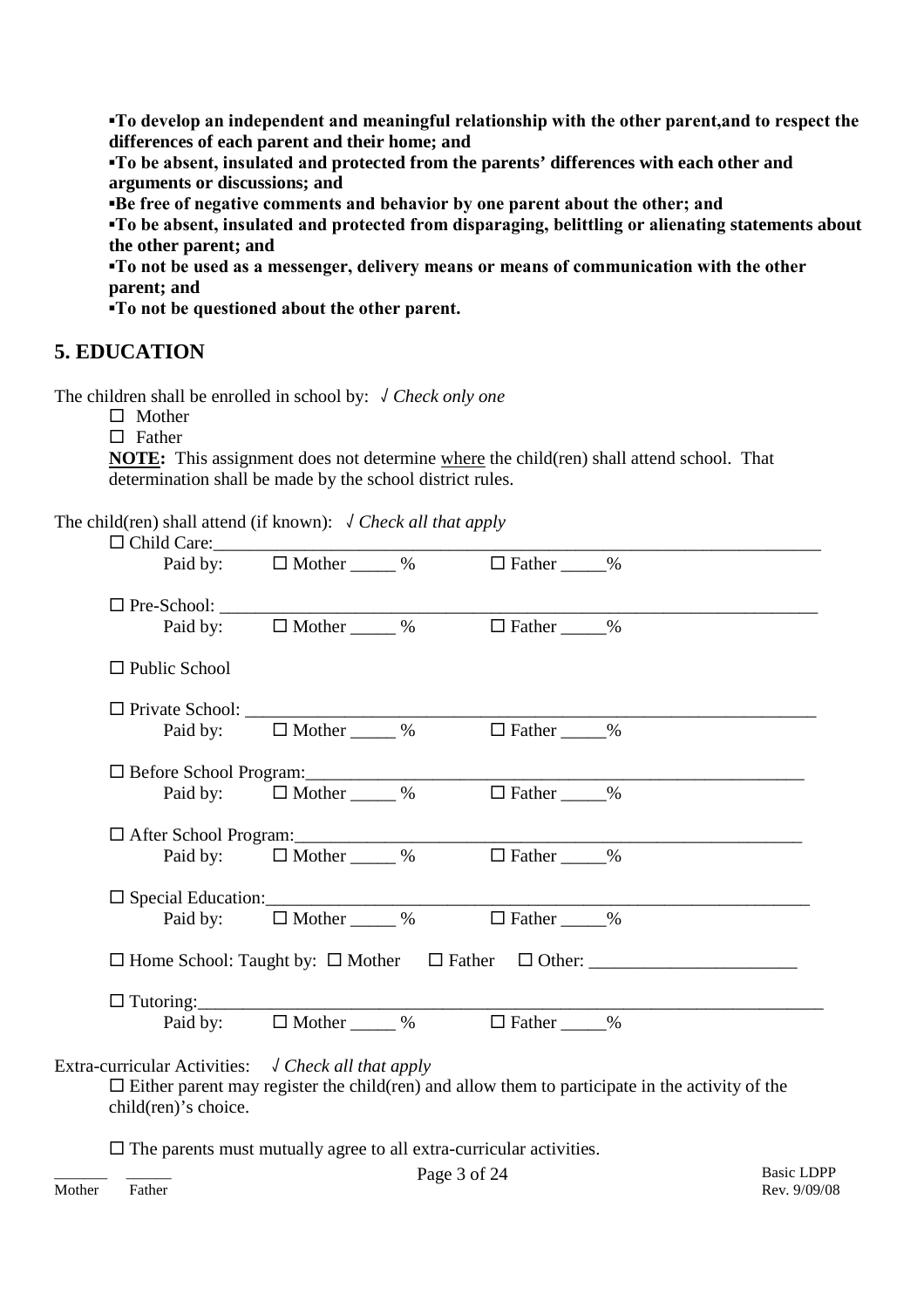$\Box$  The parent with the minor child(ren) shall transport the minor child(ren) to and/or from all mutually agreed upon extra-curricular activities, providing all necessary uniforms and equipment are within the parent's possession.

|                                                                                         | $\Box$ The costs of the extra-curricular activities shall be<br>Paid by: $\Box$ Mother _____ % $\Box$ Father ____ %                          |  |  |  |  |  |  |
|-----------------------------------------------------------------------------------------|----------------------------------------------------------------------------------------------------------------------------------------------|--|--|--|--|--|--|
|                                                                                         | $\Box$ The uniforms and equipment required for extra-curricular activities shall be<br>Paid by: $\Box$ Mother ______ % $\Box$ Father _____ % |  |  |  |  |  |  |
|                                                                                         |                                                                                                                                              |  |  |  |  |  |  |
| $\Box$ No changes can occur without the written consent of both parents or court order. |                                                                                                                                              |  |  |  |  |  |  |
| $\Box$ If the child (ren) attend summer camps, the costs and efforts shall be:          |                                                                                                                                              |  |  |  |  |  |  |

Paid by:  $\Box$  Parent scheduled to have the child(ren) during that time period; or  $\Box$  Mother \_\_\_\_\_\_ %  $\Box$  Father \_\_\_\_\_ %

### **6. MEDICAL**

**Parents shall discuss all medical, psychological, counseling, therapeutic, optical, orthodontic, dental or other health related care and needs of the child(ren).**

**In the event of serious illness, accident or hospitalization affecting the health of the child(ren), the parent with the knowledge of such event shall immediately notify the other parent**.

 **A parent scheduling a routine appointment for the child(ren) shall notify the other parent within 7 days, in writing, that the appointment occurred. The notice shall include the health care provider's name and contact information.**

√ *Check all that apply*

 $\Box$  A parent scheduling a routine appointment for the child(ren) will give the other parent days notice in advance of the appointment to allow the other parent to attend.

 $\Box$  Uncovered medical expenses of the child(ren) shall be<br>Paid by:  $\Box$  Mother %  $\Box$  Father % Paid by:  $\Box$  Mother  $\%$ 

 $\Box$  Uncovered dental and/or orthodontic expenses of the child(ren) shall be Paid by:  $\Box$  Mother  $\%\$   $\Box$  Father  $\%\$ 

 $\Box$  Uncovered psychological, counseling, therapeutic or other health related needs of the child(ren) expenses shall be

Paid by:  $\Box$  Mother \_\_\_\_\_ %  $\Box$  Father \_\_\_\_ %

### **7. RELIGION** √ *Check all that apply*

 $\square$  Each parent may provide religious instruction in the faith they so desire.

\_\_\_\_\_\_\_\_\_\_\_\_\_\_\_\_\_\_\_\_\_\_\_\_\_\_\_\_\_\_\_\_\_\_\_\_\_\_\_\_\_\_\_\_\_\_\_\_\_\_\_\_\_\_\_\_\_\_

 $\Box$  The parents have agreed that the child(ren)'s religious training shall be in the faith of :

\_\_\_\_\_\_\_ \_\_\_\_\_\_ Basic LDPP Page 4 of 24 A. The costs of such training shall be Paid by:  $\Box$  Mother  $\Box$  %  $\Box$  Father  $\Box$  % B. The efforts and transportation needed for training shall be<br>Paid by:  $\Box$  Mother  $\%$   $\Box$  Father  $\%$ Paid by:  $\square$  Mother  $\_\_\_\%$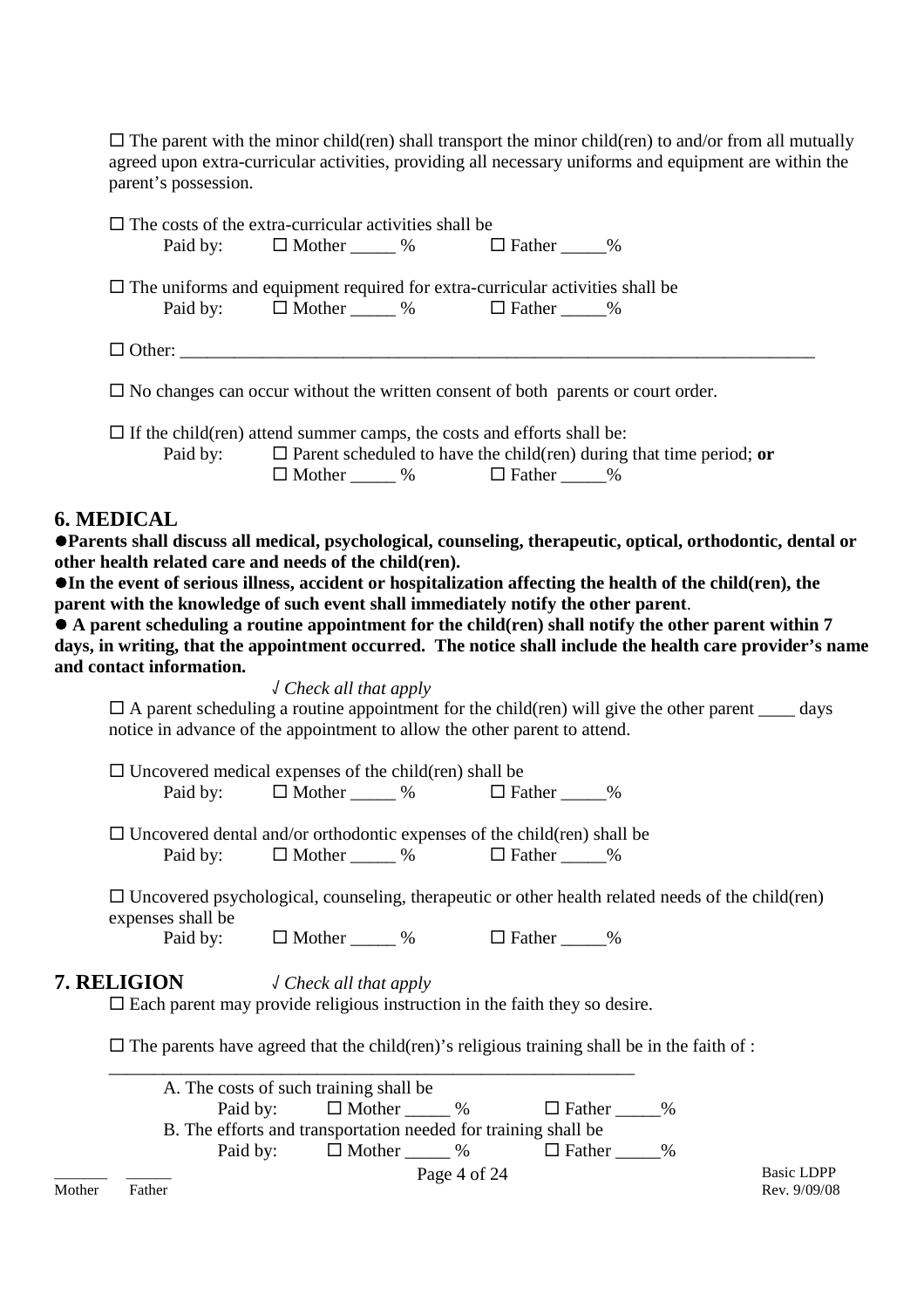# **8. SCHEDULING**

### A. School Calendar

**On or before 01 August each year, both parents shall obtain a copy of the school calendar for the next school year to discuss and create a parenting contact calendar following the child's academic calendar and this Parenting Plan.**

| The parents shall follow the school calendar of: $\sqrt{C}$ Check all that apply<br>$\Box$ the oldest child $\Box$ the youngest child |  |               |
|---------------------------------------------------------------------------------------------------------------------------------------|--|---------------|
| $\Box$ the school calendar for: $\Box$ Manatee $\Box$ Sarasota $\Box$ DeSoto County                                                   |  |               |
| $\Box$ the school calendar for                                                                                                        |  | <b>School</b> |

B. Definitions

- **Unless otherwise specified in this Agreement, the academic break periods or holidays, Begin: At the end of the last scheduled day of classes before the holiday or break, and End: On the evening before the first day of regularly scheduled classes after the holiday or break.**
- C. Schedule Changes √ *Check all that apply*

 $\Box$  A parent requesting a change of schedule shall be responsible for any additional child care, efforts or transportation costs resulting from the change.

 $\Box$  If one parent must pay for the child(ren), when it is the responsibility of the other parent to do so, the parent initially responsible will reimburse the other parent for these costs within days of payment.

D. Schedule Conflicts

**In the event holiday or vacation time conflicts with the ongoing parenting contact, the scheduled holiday or vacation time shall be observed.**

# **9. COMMUNICATION WITH THE CHILD(REN)**

**Each parent shall notify the other parent within 7 days of any change to his/her contact information.**

- **Each parent shall maintain a working phone.**
- **Telephone contact shall not be monitored by or interrupted by the other parent.**

The child(ren) shall have access to the following:  $\sqrt{C \cdot R}$  *N Check all that apply* 

 $\Box$  Cell Phone  $\Box$  Computer  $\Box$  Web Cam

The child(ren) may telephone either parent:  $\sqrt{C \cdot \text{Reck}}$  *all that apply* □ Anytime

| $\square$ Monday |                                            | $\Box$ Tuesday $\Box$ Wednesday $\Box$ Thursday $\Box$ Friday |     |                                     | $\Box$ Saturday $\Box$ Sunday |  |
|------------------|--------------------------------------------|---------------------------------------------------------------|-----|-------------------------------------|-------------------------------|--|
|                  | $\Box$ During the hours of                 |                                                               | TO. |                                     |                               |  |
|                  | The: $\Box$ Other parent initiates contact |                                                               |     | $\Box$ Child(ren) initiates contact |                               |  |

 $\Box$  Telephone contact shall not exceed: \_\_\_\_\_\_\_ minutes per call \_\_\_\_\_\_\_\_ times per day

The cost of the cell phone and service shall be

Paid by:  $\Box$  Mother  $\degree$  %  $\Box$  Father  $\degree$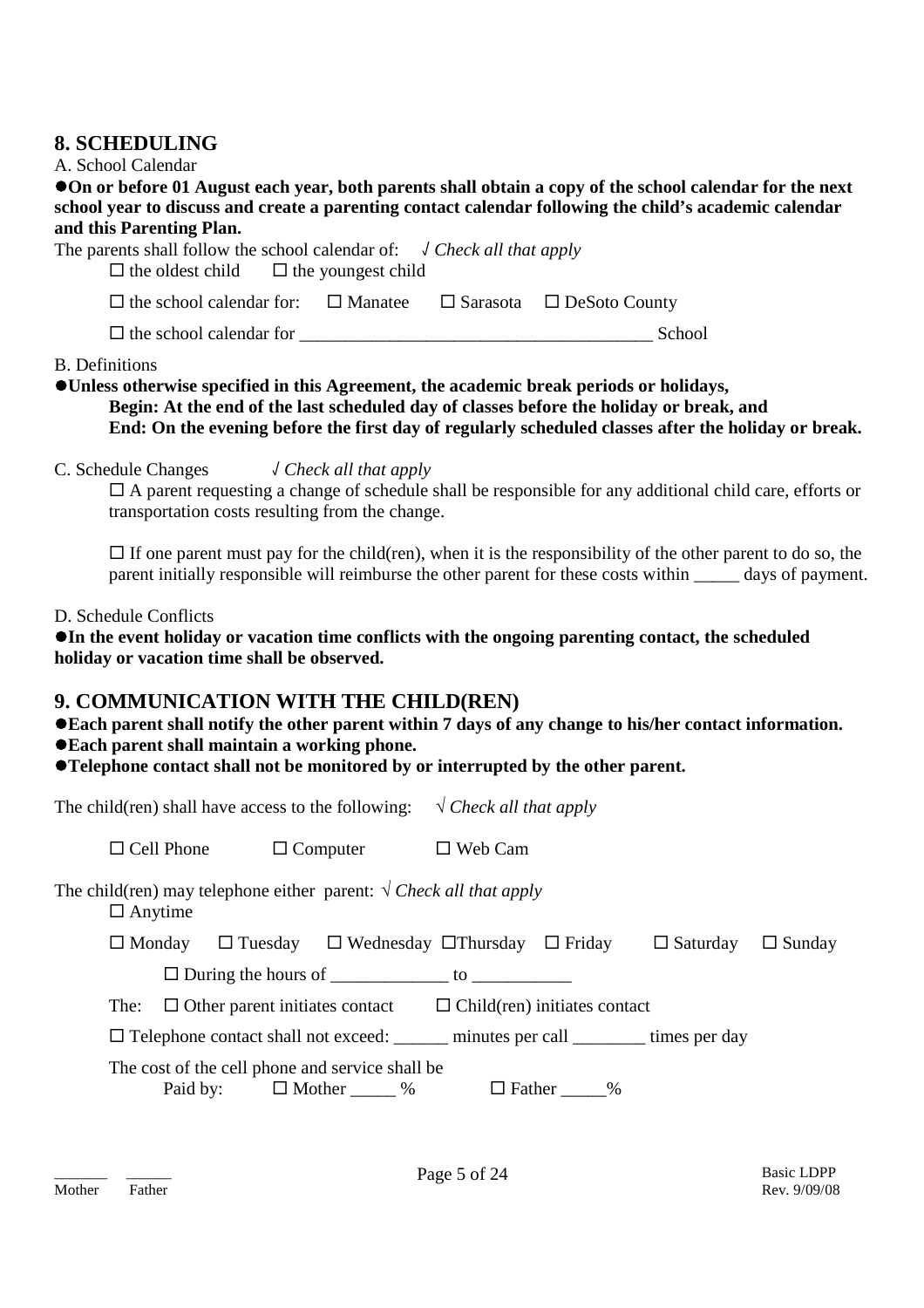| $\Box$ Anytime   |                                                      |                                           |                                                                                                                                                                                                                                                                                |                                   |               | The child(ren) may maintain internet/online access with either parent: $\sqrt{Check all that apply}$                                                                                                                                                                                                                     |  |
|------------------|------------------------------------------------------|-------------------------------------------|--------------------------------------------------------------------------------------------------------------------------------------------------------------------------------------------------------------------------------------------------------------------------------|-----------------------------------|---------------|--------------------------------------------------------------------------------------------------------------------------------------------------------------------------------------------------------------------------------------------------------------------------------------------------------------------------|--|
|                  |                                                      |                                           | $\Box$ During the hours of _______________ to ______________                                                                                                                                                                                                                   |                                   |               | $\Box$ Monday $\Box$ Tuesday $\Box$ Wednesday $\Box$ Thursday $\Box$ Friday $\Box$ Saturday $\Box$ Sunday                                                                                                                                                                                                                |  |
| The:             |                                                      |                                           | $\Box$ Other parent initiates contact $\Box$ Child(ren) initiates contact                                                                                                                                                                                                      |                                   |               |                                                                                                                                                                                                                                                                                                                          |  |
|                  |                                                      |                                           | $\Box$ The child(ren) may send/receive email.                                                                                                                                                                                                                                  |                                   |               |                                                                                                                                                                                                                                                                                                                          |  |
|                  |                                                      |                                           | $\Box$ The child(ren) may make calls using the computer.                                                                                                                                                                                                                       |                                   |               |                                                                                                                                                                                                                                                                                                                          |  |
|                  |                                                      |                                           | $\Box$ The child (ren) may communicate on the following blogs, internet scrapbooks                                                                                                                                                                                             |                                   |               |                                                                                                                                                                                                                                                                                                                          |  |
|                  |                                                      |                                           |                                                                                                                                                                                                                                                                                |                                   |               |                                                                                                                                                                                                                                                                                                                          |  |
|                  |                                                      |                                           | The child(ren) may e-mail each parent at the following e-mail addresses:                                                                                                                                                                                                       |                                   |               |                                                                                                                                                                                                                                                                                                                          |  |
|                  | Paid by:                                             |                                           | The cost associated with maintaining internet online access shall be<br>$\Box$ Mother ______ % $\Box$ Father _____%                                                                                                                                                            |                                   |               |                                                                                                                                                                                                                                                                                                                          |  |
|                  |                                                      | $\sqrt{\text{Check all that apply}}$      | • The parents shall monitor the child(ren)'s use of the computer to insure their safety:<br>$\Box$ The parents agree to install parental controls on all computers used by the child(ren)                                                                                      |                                   |               |                                                                                                                                                                                                                                                                                                                          |  |
|                  |                                                      |                                           |                                                                                                                                                                                                                                                                                |                                   |               | $\Box$ The parents agree that the child(ren)'s computer access will be supervised as follows:<br><u> 1989 - Johann Harry Harry Harry Harry Harry Harry Harry Harry Harry Harry Harry Harry Harry Harry Harry Harry</u>                                                                                                   |  |
|                  |                                                      |                                           |                                                                                                                                                                                                                                                                                |                                   |               | The parents agree to have virtual contact with the child(ren) as follows: $\sqrt{C\text{neck all that apply}}$                                                                                                                                                                                                           |  |
|                  |                                                      | $\Box$ With an online calendar or journal |                                                                                                                                                                                                                                                                                |                                   |               |                                                                                                                                                                                                                                                                                                                          |  |
|                  | $\Box$ Using computer calls.                         |                                           |                                                                                                                                                                                                                                                                                |                                   |               |                                                                                                                                                                                                                                                                                                                          |  |
|                  |                                                      |                                           | $\Box$ With family blog, internet scrapbook or photo services                                                                                                                                                                                                                  |                                   |               |                                                                                                                                                                                                                                                                                                                          |  |
|                  |                                                      |                                           | $\Box$ Other:                                                                                                                                                                                                                                                                  |                                   |               |                                                                                                                                                                                                                                                                                                                          |  |
|                  |                                                      |                                           | <b>ODEFAULT COMMUICATION PLAN BETWEEN PARENTS AND CHILD(REN)</b><br>IF THE PARTIES CANNOT AGREE THE FOLLOWING SHALL APPLY:<br>The parent not with the child(ren) shall place the call.<br>parent with the child(ren) shall assist the child(ren) in making the call if needed. |                                   |               | 1. The parent not with the child(ren) shall talk to the child(ren) by phone every Sunday, Tuesday and<br>Thursday at 7 p.m. in the time zone where the child(ren) are located for a maximum of thirty minutes.<br>2. The child(ren) shall be permitted to call the other parent at any reasonable time they request. The |  |
| $\Box$ Telephone | Parents shall communicate by:<br>$\Box$ Text Message |                                           | <b>10. COMMUNICATION BETWEEN PARENTS</b><br>$\sqrt$ Check all that apply<br>$\Box$ In Person<br>$\Box$ Third Party                                                                                                                                                             | $\square$ E-Mail<br>$\Box$ Letter | $\Box$ Other: |                                                                                                                                                                                                                                                                                                                          |  |

| _______<br>Mother | Father | Page 6 of 24 | <b>Basic LDPP</b><br>Rev. 9/09/08 |
|-------------------|--------|--------------|-----------------------------------|
|                   |        |              |                                   |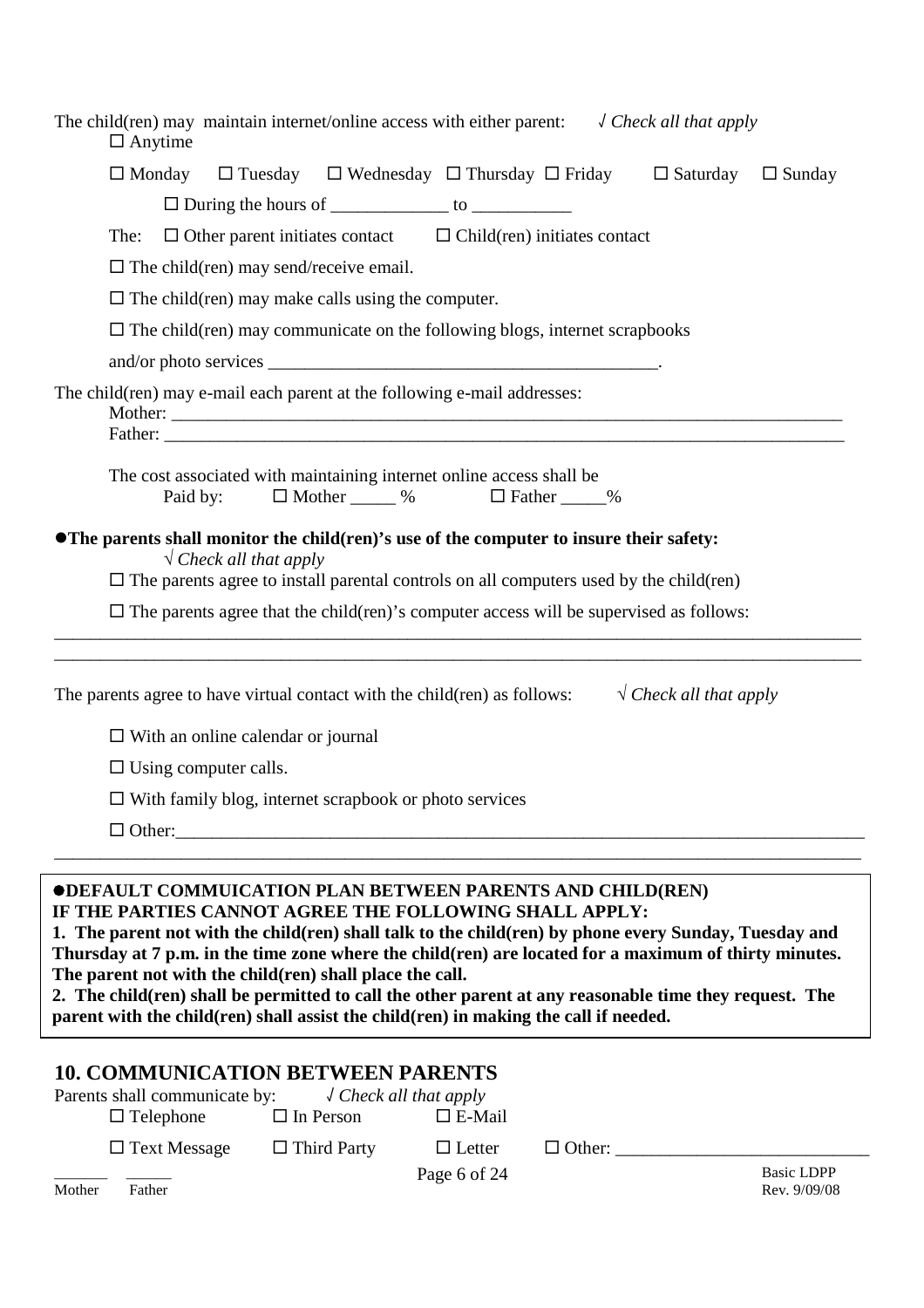### **DEFAULT COMMUNICATION PLAN BETWEEN THE PARENTS IF THE PARTIES CANNOT AGREE THE FOLLOWING SHALL APPLY:**

**The parents shall communicate about issues concerning the child(ren) by fax, email or certified U.S. mail return receipt requested.**

# **11. CHILD CARE PROVIDERS** √ *Check all that apply*

**Child Care Provider means any party other than the parent who is caring for the child(ren).**

 $\square$  Parents may individually select appropriate child care providers.

 $\square$  Parents agree the following individuals can be used as child care providers:

 $\Box$  All child care providers must be agreed upon by both parents.

 $\square$  Each parent must offer the other parent the opportunity to care for the child(ren) before using a child care provider for any period exceeding  $\frac{day(s)}{s}$ .

\_\_\_\_\_\_\_\_\_\_\_\_\_\_\_\_\_\_\_\_\_\_\_\_\_\_\_\_\_\_\_\_\_\_\_\_\_\_\_\_\_\_\_\_\_\_\_\_\_\_\_\_\_\_\_\_\_\_\_\_\_\_\_\_\_\_\_\_\_\_\_\_\_\_\_\_\_\_\_\_\_\_.

# **12. CONFLICT RESOLUTION**

**Parents will first attempt to cooperatively resolve any disputes that may arise over the terms of this Parenting Plan, outside the presence of the child(ren).**

**These provisions are not applicable if immediate court action is required to protect the child(ren) in an emergency situation.**

If the parents are unable to reach an agreement, the parents shall: √ *Check all that apply*

 $\square$  Select a professional to help resolve the issue(s); and

If the parents are unable to mutually agree on a professional, the parents shall use:

\_\_\_\_\_\_\_\_\_\_\_\_\_\_\_\_\_\_\_\_\_\_\_\_\_\_\_\_\_\_\_\_\_\_\_\_\_\_\_\_\_\_\_\_\_\_\_\_\_\_\_\_\_\_\_\_\_\_\_\_\_\_\_\_\_\_\_\_\_\_\_\_

Unless otherwise agreed the professional shall be Paid by:  $\Box$  Mother  $\Box$  %  $\Box$  Father  $\Box$  %

 $\square$  Use mediation to help resolve the issue; and

If the parents are unable to mutually agree on a mediator, the parents shall use:

\_\_\_\_\_\_\_\_\_\_\_\_\_\_\_\_\_\_\_\_\_\_\_\_\_\_\_\_\_\_\_\_\_\_\_\_\_\_\_\_\_\_\_\_\_\_\_\_\_\_\_\_\_\_\_\_\_\_\_\_\_\_\_\_\_\_\_\_\_\_\_ Unless otherwise agreed during mediation, the mediator shall be Paid by:  $\Box$  Mother  $\Box$  %  $\Box$  Father  $\Box$  %

 $\Box$  Other:

# **13. MODIFICATIONS TO THIS AGREEMENT**

**This agreement may be modified on a temporary basis provided both parents agree in writing. When the parents do not agree, this agreement remains in effect.**

**If both parents agree to make a change to this agreement, such modification must be in writing, signed by both parties and filed with the court.**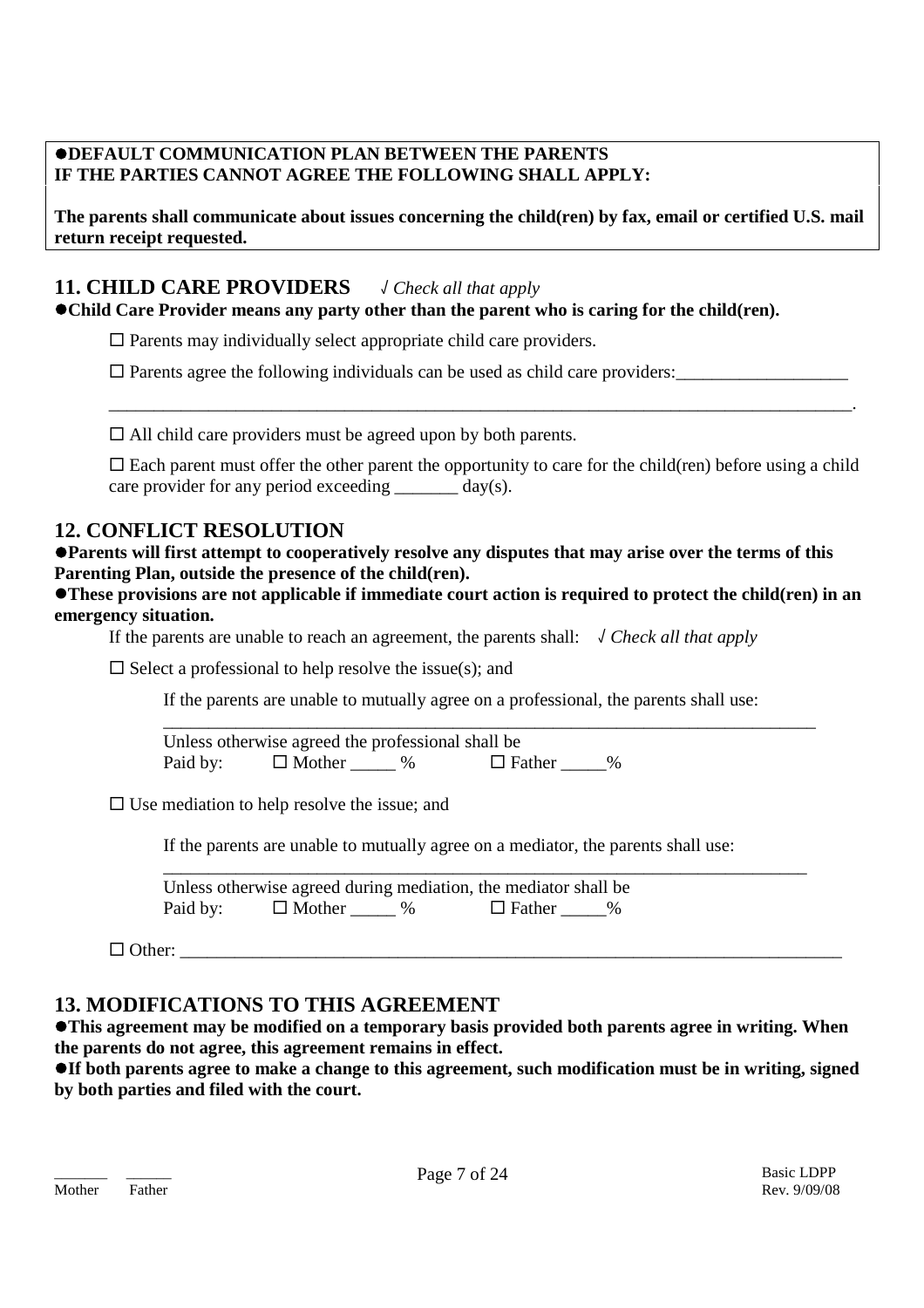# **14. RULES THAT APPLY TO EXCHANGE AND TRAVEL**

**All necessary information will accompany the child(ren) including:**

- **▪ Medicine and dosage in its original packaging**
- **▪ Homework assignments, school projects and directions**
- **▪ Social activities with equipment**
- **▪ Appointments**
- **▪ Sleep/meal schedules**

**During all transportation exchanges neither parent shall display anger, sarcasm or profanity in the presence of the child(ren).**

**Required child(ren)'s belongings will be provided to the other parent by the transporting parent.**

**The local parent shall ensure each child has adequate clothing and personal effects for the duration of the visit with the away parent.**

**The away parent shall return each child clean, fed, with the clothes, personal effects and toys they took with them.**

### √ *Check all that apply*

 $\Box$  In addition to the parents, the following person(s) may pick up or deliver a child:

 $\Box$  Either parent shall be permitted to take the child(ren) on vacation away from their usual residence.

 $\Box$  A written itinerary shall be provided to the other parent 30 days prior the trip or, if a vacation is planned on short notice, as soon as the trip is planned.

 $\Box$  Neither parent shall be permitted to take the child(ren) out of the U.S.A. without the written permission of the other parent or a court order.

### A. If Driving, Exchanges Shall Occur: √ *Check only one*

 $\Box$  The Away Parent shall pick up the child(ren) at the beginning of the visit and the Local Parent shall pick up the child(ren) at the end of the visit. The exchange shall take place at the parents' homes unless otherwise agreed by the parents.

 $\Box$  The Away Parent shall pick up the child(ren) at the beginning of the visit and the Local Parent shall pick up the child(ren) at the end of the visit. Unless otherwise agreed upon, the exchange shall take place at the following location:

\_\_\_\_\_\_\_\_\_\_\_\_\_\_\_\_\_\_\_\_\_\_\_\_\_\_\_\_\_\_\_\_\_\_\_\_\_\_\_\_\_\_\_\_\_\_\_\_\_\_\_\_\_\_\_\_\_\_\_\_\_\_\_\_\_\_\_\_\_\_\_\_\_\_\_\_\_\_\_\_\_\_\_.

 $\square$  The parents shall meet at the following central location *(e.g. exit 213 off I-75, police substation)*: \_\_\_\_\_\_\_\_\_\_\_\_\_\_\_\_\_\_\_\_\_\_\_\_\_\_\_\_\_\_\_\_\_\_\_\_\_\_\_\_\_\_\_\_\_\_\_\_\_\_\_\_\_\_\_\_\_\_\_\_\_\_\_\_\_\_\_\_\_\_\_\_\_\_\_\_\_\_\_\_\_\_\_

**\_\_\_\_\_\_\_\_\_\_\_\_\_\_\_\_\_\_\_\_\_\_\_\_\_\_\_\_\_\_\_\_\_\_\_\_\_\_\_\_\_\_\_\_\_\_\_\_\_\_\_\_\_\_\_\_\_\_\_\_\_\_\_\_\_\_\_\_\_\_\_\_\_\_\_\_\_\_\_\_\_\_\_**

\_\_\_\_\_\_\_\_\_\_\_\_\_\_\_\_\_\_\_\_\_\_\_\_\_\_\_\_\_\_\_\_\_\_\_\_\_\_\_\_\_\_\_\_\_\_\_\_\_\_\_\_\_\_\_\_\_\_\_\_\_\_\_\_\_\_\_\_\_\_\_\_\_\_\_\_\_\_\_\_\_\_\_

 $\Box$  Other:

 $\Box$  Neither parent shall be more than  $\Box$  minutes late without prior notice.

If the parties don't agree on an alternate exchange arrangement, the following plan shall be followed: √ *Check all that apply*

 $\Box$  The inconvenienced parent will return home with the child(ren) to be picked up by the tardy parent.

 $\Box$  The inconvenienced parent shall be entitled to an additional \_\_\_\_\_\_\_\_\_\_\_\_\_ with the child(ren) to be used with prior notice.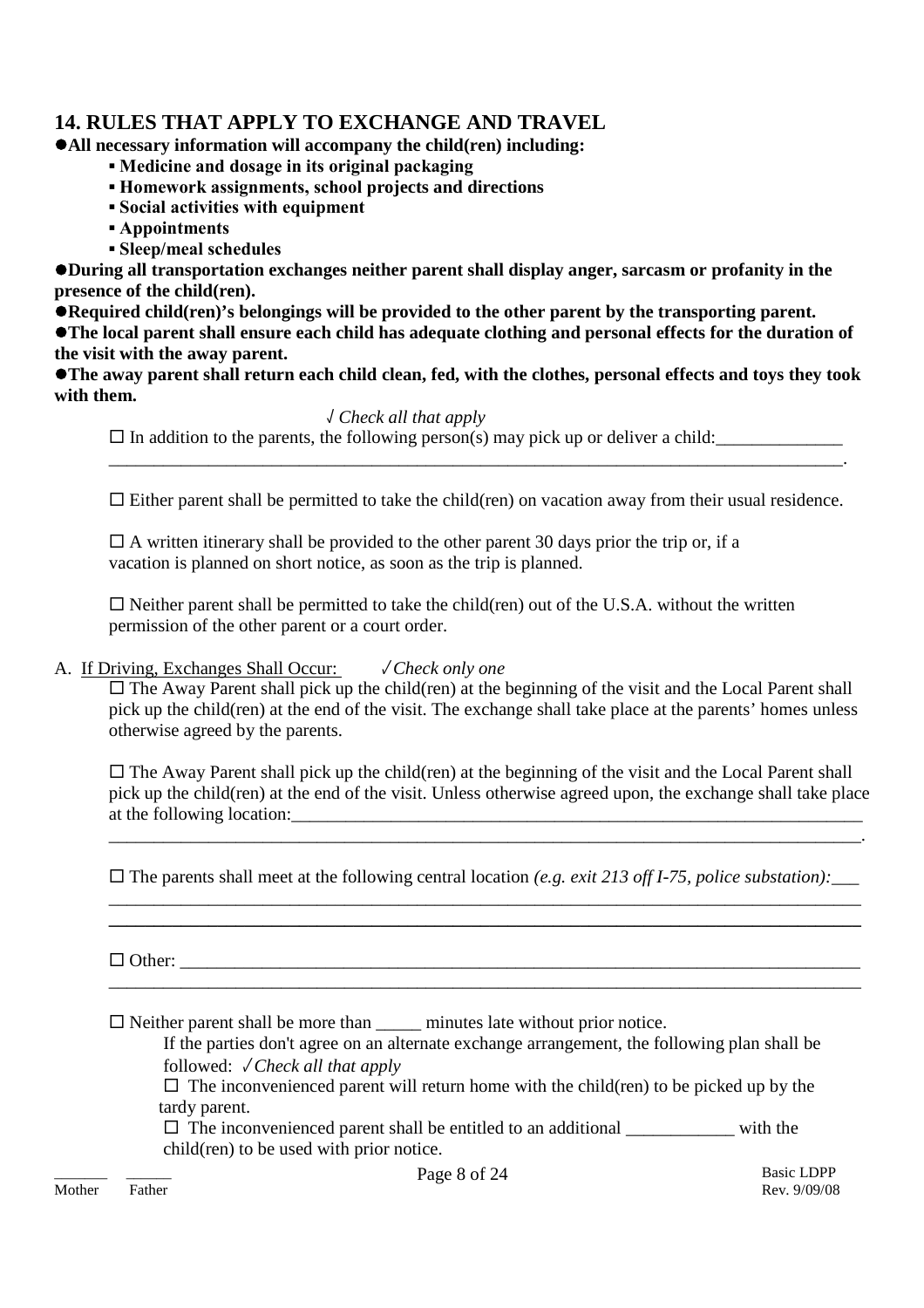$\Box$  The tardy parent will deposit \$50 in the child(ren)'s savings account within seven days.

B. If Using Public Transportation: √ *Check all that apply*

 $\overline{\Box}$  Cost of transportation of a child for visits with the away parent is to be Paid by:  $\Box$  Mother  $\Box$  %  $\Box$  Father  $\Box$  %

 $\Box$  Cost of transportation of an adult to accompany the child during travel to the away parent is to be Paid by:  $\Box$  Mother  $\%\Box$   $\Box$  Father  $\%\Box$ :

 $\Box$  If a child misses a travel connection, any additional costs incurred to book a substitute connection shall be the sole responsibility of the parent who fails to get the child to the missed connection.

 $\Box$  The parents shall work together to purchase one round trip ticket whenever possible so long as it is the least expensive travel alternative.

\_\_\_\_\_\_\_\_\_\_\_\_\_\_\_\_\_\_\_\_\_\_\_\_\_\_\_\_\_\_\_\_\_\_\_\_\_\_\_\_\_\_\_\_\_\_\_\_\_\_\_\_\_\_\_\_\_\_\_\_\_\_\_\_\_\_\_\_\_\_\_\_\_\_\_\_\_\_\_\_\_\_\_\_ \_\_\_\_\_\_\_\_\_\_\_\_\_\_\_\_\_\_\_\_\_\_\_\_\_\_\_\_\_\_\_\_\_\_\_\_\_\_\_\_\_\_\_\_\_\_\_\_\_\_\_\_\_\_\_\_\_\_\_\_\_\_\_\_\_\_\_\_\_\_\_\_\_\_\_\_\_\_\_\_\_\_\_\_

 $\square$  In the event the parents are not able to cooperate, the following plan shall apply:

 $\Box$  If the parents are sharing travel costs, the non-purchasing parent shall reimburse the other parent within 14 days of receipt of documentation establishing the travel cost.

 $\Box$  The parents shall exchange travel information and finalize travel plans at least 14 days in advance of the date of travel.

 $\square$  Except in cases of an emergency, any parent requesting a change of travel plans less than 14 days in advance of the date of travel shall by solely responsible for any additional costs.

Unless otherwise agreed, to begin a visit: √ *Check only one*

 $\Box$  the Local Parent shall take the child to the airport and place the child on the flight.

 $\Box$  the Away Parent shall pick up the child at the airport where the child lives.

 $\Box$  the Away Parent shall pick up the child at the airport where the Away parent lives.

 $\square$  the parents agree to meet in the following location:

Unless otherwise agreed, at the end of a visit: √ *Check only one*

 $\Box$  the Away Parent shall fly with the child and return him or her to the local parent's residence.  $\Box$  the Away Parent shall fly with the child and the Local Parent shall meet the child(ren) at the airport.

\_\_\_\_\_\_\_\_\_\_\_\_\_\_\_\_\_\_\_\_\_\_\_\_\_\_\_\_\_\_\_\_\_\_\_\_\_\_\_\_\_\_\_\_\_\_\_\_\_\_\_\_\_\_\_\_\_\_\_\_\_\_\_\_\_\_\_\_\_\_\_\_\_\_\_\_\_.

\_\_\_\_\_\_\_\_\_\_\_\_\_\_\_\_\_\_\_\_\_\_\_\_\_\_\_\_\_\_\_\_\_\_\_\_\_\_\_\_\_\_\_\_\_\_\_\_\_\_\_\_\_\_\_\_\_\_\_\_\_\_\_\_\_\_\_\_\_\_\_\_\_\_\_\_\_.

 $\Box$  the Away Parent shall take the child to the airport and place the child on the flight.  $\square$  the parents agree to meet in the following location:

C. Restrictions for Airline Travel: √ *Check all that apply*

 $\Box$  Until a child reaches the age of \_\_\_\_\_\_\_\_, the parents agree that the child will take a direct flight and/or fly accompanied by

 $\Box$  Once a child reaches the age of \_\_\_\_\_\_\_\_\_\_\_\_ the child shall be permitted to fly accompanied by an airline employee.

Mother Father Rev. 9/09/08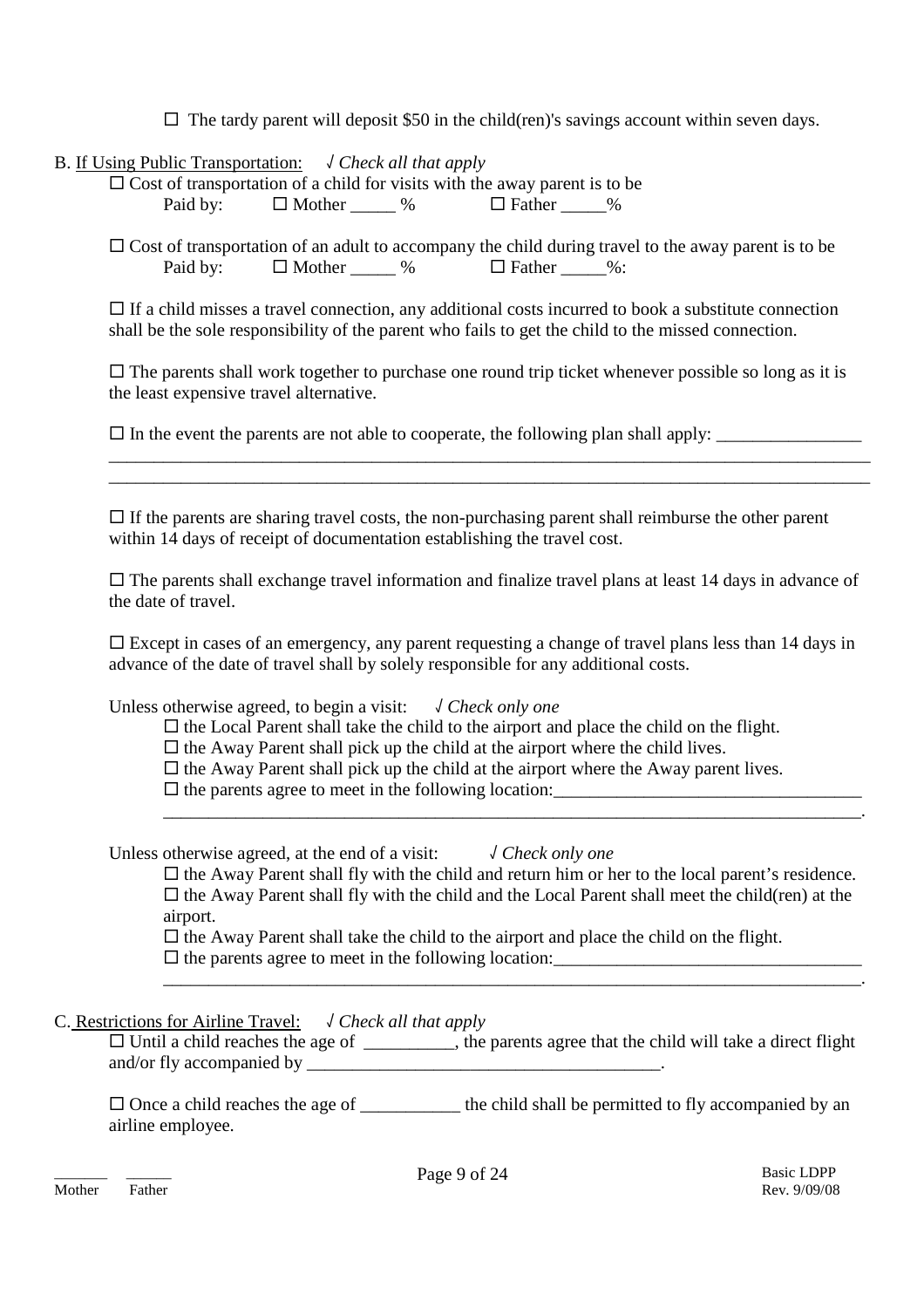$\square$  The child shall be permitted to fly out of the following airports:  $\square$ 

 $\Box$  The Local parent shall have the right to designate what airport(s) the child departs from in his or her region.

\_\_\_\_\_\_\_\_\_\_\_\_\_\_\_\_\_\_\_\_\_\_\_\_\_\_\_\_\_\_\_\_\_\_\_\_\_\_\_\_\_\_\_\_\_\_\_\_\_\_\_\_\_\_\_\_\_\_\_\_\_\_\_\_\_\_\_\_\_\_\_\_\_\_\_\_\_\_\_\_\_\_\_

 $\Box$  The Away parent shall have the right to designate what airport(s) the child departs from in his or her region.

 $\square$  The child shall never be booked on a flight with more than \_\_\_\_\_\_\_\_\_ connection(s).

Restrictions for Out of Country Travel: √ *Check all that apply*

 $\square$  Is permitted when notice is provided to the other parent  $\_\_\_\_\_$  days in advance. Such notice shall provide the child(ren)'s itinerary, travel mode, address and contact information for each destination of travel.

 $\Box$  Is not permitted without the prior written consent of the other parent. Such consent shall provide the child(ren)'s itinerary, travel mode, address and contact information for each destination of travel.

 $\Box$  Travel is permitted only to countries that are signatory members of the Hague Convention on Civil Aspects of Child Abduction.

 $\Box$  If the other parent travels to such a country that is not a member of the Hague Convention, they shall provide the non-traveling parent an open ended round trip airline ticket in case the child(ren) are not returned.

# **15. TIME SHARING PLANS** √*Check one (excludes holidays and Summer Vacation)* **Parent "A" is Away Parent. Parent "B" is Local Parent**

### **Fill in which days each Parent (A or B) will spend over night time with the child(ren):**

|            | <b>Monday</b> | <b>Tuesday</b> | Wednesday | <b>Thursday</b>                                      | Friday    | <b>Saturday</b> | Sunday    |
|------------|---------------|----------------|-----------|------------------------------------------------------|-----------|-----------------|-----------|
| Week One   | Parent __     | Parent         | Parent    | Parent __                                            | Parent __ | Parent          | Parent __ |
| Week Two   | Parent $\_\_$ | Parent Parent  |           | $\vert$ Parent $\vert$ Parent $\vert$ Parent $\vert$ |           |                 | Parent __ |
| Week Three | Parent        | Parent         | Parent    | Parent                                               | Parent    | Parent          | Parent    |
| Week Four  | Parent $\_\_$ | Parent __      | Parent    | Parent                                               | Parent __ | Parent          | Parent    |

Begins: √Check Beginning Time

 $\square$  End of school day

 $\square$  p.m.

 $\Box$  \_\_\_\_\_\_\_ a.m. on the day after the end of school day

Ends: √Check Ending Time

 $\Box$  Beginning of school day

 $\square$  p.m. on the day before beginning of school

 $\Box$  If away parent is visiting within a 25 mile area of where the child(ren) are located, the away parent shall have additional time sharing provided they have given hours notice.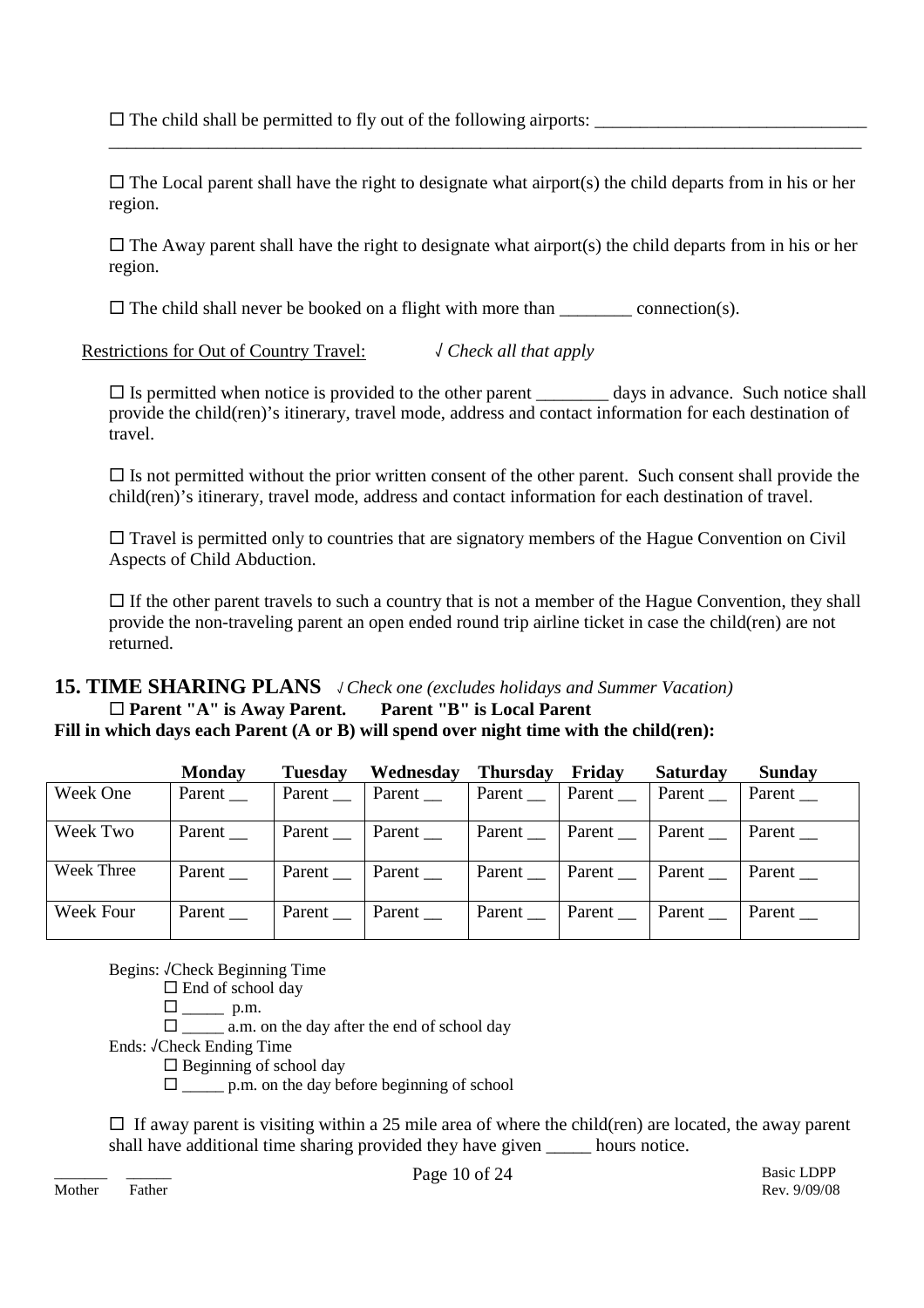$\Box$  The Away Parent's relatives, listed below, may have time sharing with the child(ren) as follows:

List included Relatives:

### **DEFAULT TIMESHARING PLAN FOR PARENTS LOCATED 50 TO 150 MILES APART IF THE PARTIES CANNOT AGREE, THE FOLLOWING TIME SHARING PLAN SHALL APPLY:**

\_\_\_\_\_\_\_\_\_\_\_\_\_\_\_\_\_\_\_\_\_\_\_\_\_\_\_\_\_\_\_\_\_\_\_\_\_\_\_\_\_\_\_\_\_\_\_\_\_\_\_\_\_\_\_\_\_\_\_\_\_\_\_\_\_\_\_\_\_\_\_\_\_\_\_\_\_\_\_\_\_\_\_\_\_\_\_\_ \_\_\_\_\_\_\_\_\_\_\_\_\_\_\_\_\_\_\_\_\_\_\_\_\_\_\_\_\_\_\_\_\_\_\_\_\_\_\_\_\_\_\_\_\_\_\_\_\_\_\_\_\_\_\_\_\_\_\_\_\_\_\_\_\_\_\_\_\_\_\_\_\_\_\_\_\_\_\_\_\_\_\_\_\_\_\_\_

The child(ren) will spend every other weekend with the Away Parent from 7 p.m. on Friday until 6 p.m. on Sunday.

This schedule shall be extended to include school holidays and any teacher planning or in-service days where school is not in session that takes place on Friday or Monday. In event of such occurrence, the schedule shall be extended from Thursday 6 p.m. to Monday 6 p.m.

|            | <b>Monday</b> | <b>Tuesday</b> | Wednesday | <b>Thursday</b> | Friday   | Saturday | <b>Sunday</b> |
|------------|---------------|----------------|-----------|-----------------|----------|----------|---------------|
| Week One   | Parent B      | Parent B       | Parent B  | Parent B        | Parent A | Parent A | Parent B      |
| Week Two   | Parent B      | Parent B       | Parent B  | Parent B        | Parent B | Parent B | Parent B      |
| Week Three | Parent B      | Parent B       | Parent B  | Parent B        | Parent A | Parent A | Parent B      |
| Week Four  | Parent B      | Parent B       | Parent B  | Parent B        | Parent B | Parent B | Parent B      |

# **16. HOLIDAYS, ACADEMIC BREAKS, SIGNIFICANT DAYS**

### **This schedule follows the Local Parent's public school calendar and applies, except where noted, even if a child is not enrolled in public school.**

The calendar is available at:

### **Holiday time sharing takes priority over regular weekday or weekend visits.**

√ *Check all that apply*

**Martin Luther King Day** *School Holiday: Third Monday in January*

- $\Box$  The  $\Box$  Mother  $\Box$  Father shall have parenting contact for this holiday every year.
- $\Box$  During even numbered years, the  $\Box$  Mother  $\Box$  Father has parenting contact. The other parent has parenting contact in odd years

**Begins**: Check Beginning Time

- $\square$  End of school on last day of classes before the holiday
- $\Box$  a.m. Saturday morning before the holiday
- $\Box$  a.m. on the holiday

**Ends**: Check Ending Time

 $\square$  Beginning of school on first day of classes after the holiday

 $\square$  p.m. on the holiday

### **Presidents' Day** *Holiday: Third Monday in February*

 $\Box$  The  $\Box$  Mother  $\Box$  Father shall have parenting contact for this holiday every year.

 $\Box$  During even numbered years, the  $\Box$  Mother  $\Box$  Father has parenting contact. The other parent has parenting contact in odd years.

**Begins**: Check Beginning Time

- $\square$  End of school on last day of classes before the holiday
- $\square$  \_\_\_\_\_\_ a.m. Saturday morning before the holiday
- $\square$  a.m. on the holiday

**Ends**: Check Ending Time

 $\square$  Beginning of school on first day of classes after the holiday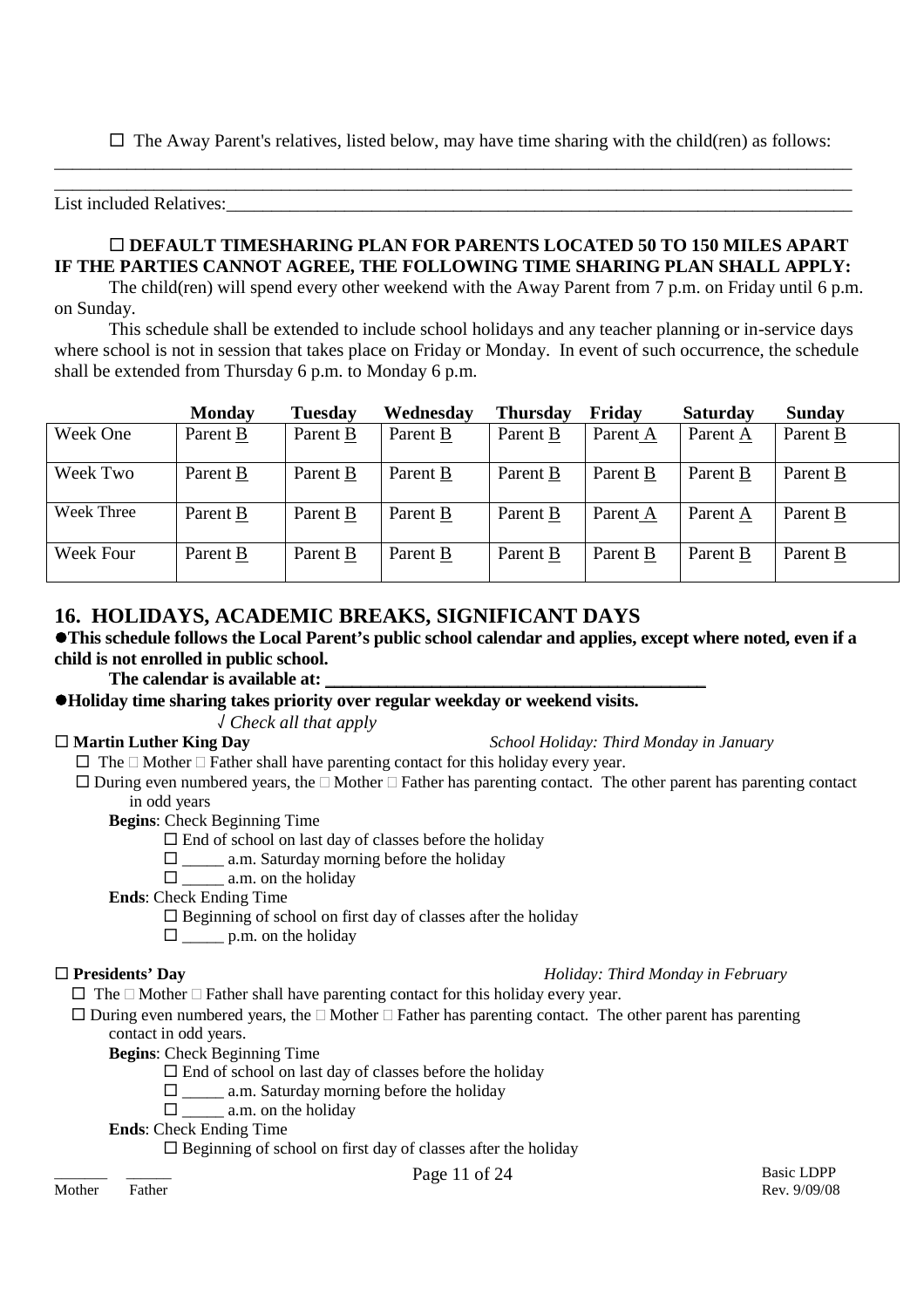$\square$  p.m. on the holiday

### **Good Friday/Easter** *Holiday: March/April*

- $\Box$  The  $\Box$  Mother  $\Box$  Father shall have parenting contact for this holiday every year.
- $\Box$  During even numbered years, the  $\Box$  Mother  $\Box$  Father has parenting contact. The other parent has parenting contact in odd years.

**Begins**: Check Beginning Time

- $\square$  End of school on last day of classes before the holiday
- $\square$  \_\_\_\_\_\_ a.m. Saturday morning before the holiday

 $\square$  \_\_\_\_\_\_\_ a.m. on the holiday

**Ends**: Check Ending Time

 $\square$  Beginning of school on first day of classes after the holiday

 $\Box$  p.m. on the holiday

### **Passover First Night** *Holiday: March/April*

- $\Box$  The  $\Box$  Mother  $\Box$  Father shall have parenting contact for this holiday every year.
- $\Box$  During even numbered years, the  $\Box$  Mother  $\Box$  Father has parenting contact. The other parent has parenting contact in odd years.

**Begins**: Check Beginning Time

- $\square$  End of school on last day of classes before the holiday
- $\square$  \_\_\_\_\_ a.m. Saturday morning before the holiday
- $\square$  \_\_\_\_\_\_\_ a.m. on the holiday

**Ends**: Check Ending Time

- $\square$  Beginning of school on first day of classes after the holiday
- $\Box$  p.m. on the holiday

### **Passover Second Night** *Holiday: March/April*

- $\Box$  The  $\Box$  Mother  $\Box$  Father shall have parenting contact for this holiday every year.
- $\Box$  During even numbered years, the  $\Box$  Mother  $\Box$  Father has parenting contact. The other parent has parenting contact in odd years.

**Begins**: Check Beginning Time

- $\square$  End of school on last day of classes before the holiday
- $\square$  \_\_\_\_\_\_ a.m. Saturday morning before the holiday
- $\square$  a.m. on the holiday

**Ends**: Check Ending Time

- $\square$  Beginning of school on first day of classes after the holiday
- $\square$  p.m. on the holiday

### **Passover Last Night** *Holiday: March/April*

- $\Box$  The  $\Box$  Mother  $\Box$  Father shall have parenting contact for this holiday every year.
- $\Box$  During even numbered years, the  $\Box$  Mother  $\Box$  Father has parenting contact. The other parent has parenting contact in odd years.

**Begins**: Check Beginning Time

- $\square$  End of school on last day of classes before the holiday
- $\square$  \_\_\_\_\_ a.m. Saturday morning before the holiday
- $\Box$  a.m. on the holiday

**Ends**: Check Ending Time

- $\square$  Beginning of school on first day of classes after the holiday
- $\square$  p.m. on the holiday

### **Spring Break** *Holiday: Defined by School Calendar*

- $\Box$  The  $\Box$  Mother  $\Box$  Father shall have parenting contact for this holiday every year.
- $\Box$  During even numbered years, the  $\Box$  Mother  $\Box$  Father has parenting contact. The other parent has parenting contact in odd years.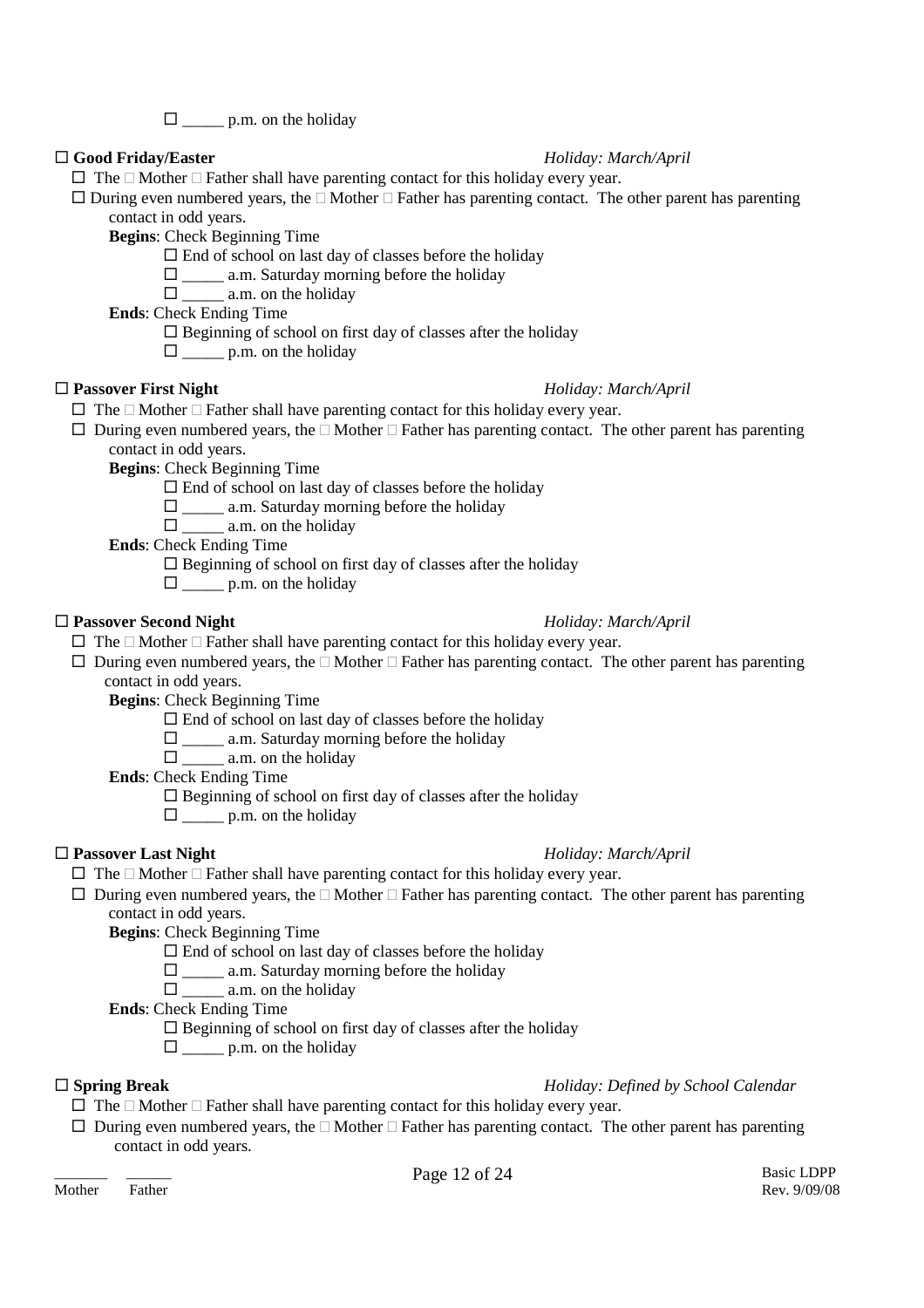**Begins**: Check Beginning Time

 $\square$  End of school on last day of classes before the holiday

 $\square$  \_\_\_\_\_ a.m. Saturday morning before the holiday

 $\Box$  a.m. on the holiday.

**Ends**: Check Ending Time

 $\square$  Beginning of school on first day of classes after the holiday

 $\Box$  p.m. on the holiday

### **Memorial Day** *Holiday: Last Monday in May*

 $\Box$  The  $\Box$  Mother  $\Box$  Father shall have parenting contact for this holiday every year.

 $\Box$  During even numbered years, the  $\Box$  Mother  $\Box$  Father has parenting contact. The other parent has parenting contact in odd years.

**Begins**: Check Beginning Time

- $\square$  End of school on last day of classes before the holiday
- $\square$  \_\_\_\_\_\_ a.m. Saturday morning before the holiday
- $\Box$  a.m. on the holiday

**Ends**: Check Ending Time

- $\square$  Beginning of school on first day of classes after the holiday
- $\square$  p.m. on the holiday

### **Mother's Day** *Holiday: Second Sunday in May*

**Begins**: Check Beginning Time

End of school on last day of classes before Mother's Day

 $\Box$  a.m. Saturday morning before Mother's Day.

\_\_\_\_\_ a.m. on Mother's Day

**Ends**: Check Ending Time

 $\square$  Beginning of school on first day of classes after Mother's Day

 $\Box$  p.m. on Mother's Day

### **Father's Day** *Holiday: Third Sunday in June*

**Begins**: Check Beginning Time

 $\square$  End of school on last day of classes before Father's Day

 $\square$  \_\_\_\_\_\_ a.m. Saturday morning before Father's Day

□ \_\_\_\_\_\_ a.m. on Father's day

**Ends**: Check Ending Time

 $\square$  Beginning of school on first day of classes after Father's Day

 $\Box$  p.m. on Father's Day

### **Independence Day** *Holiday: 4th of July*

- $\Box$  The  $\Box$  Mother  $\Box$  Father shall have parenting contact for this holiday every year.
- $\Box$  During even numbered years, the  $\Box$  Mother  $\Box$  Father has parenting contact. The other parent has parenting contact in odd years.
	- **Begins**: Check Beginning Time
		- $\Box$  p.m. on the 3rd of July
		- $\Box$  a.m. on the 4th of July.

**Ends**: Check Ending Time

- $\Box$  p.m. on the 4th of July
- $\Box$  p.m. on the 5th of July

### **Labor Day** *Holiday: First Monday in September*

- $\Box$  The  $\Box$  Mother  $\Box$  Father shall have parenting contact for this holiday every year.
- $\Box$  During even numbered years, the  $\Box$  Mother  $\Box$  Father has parenting contact. The other parent has parenting contact in odd years.

**Begins**: Check Beginning Time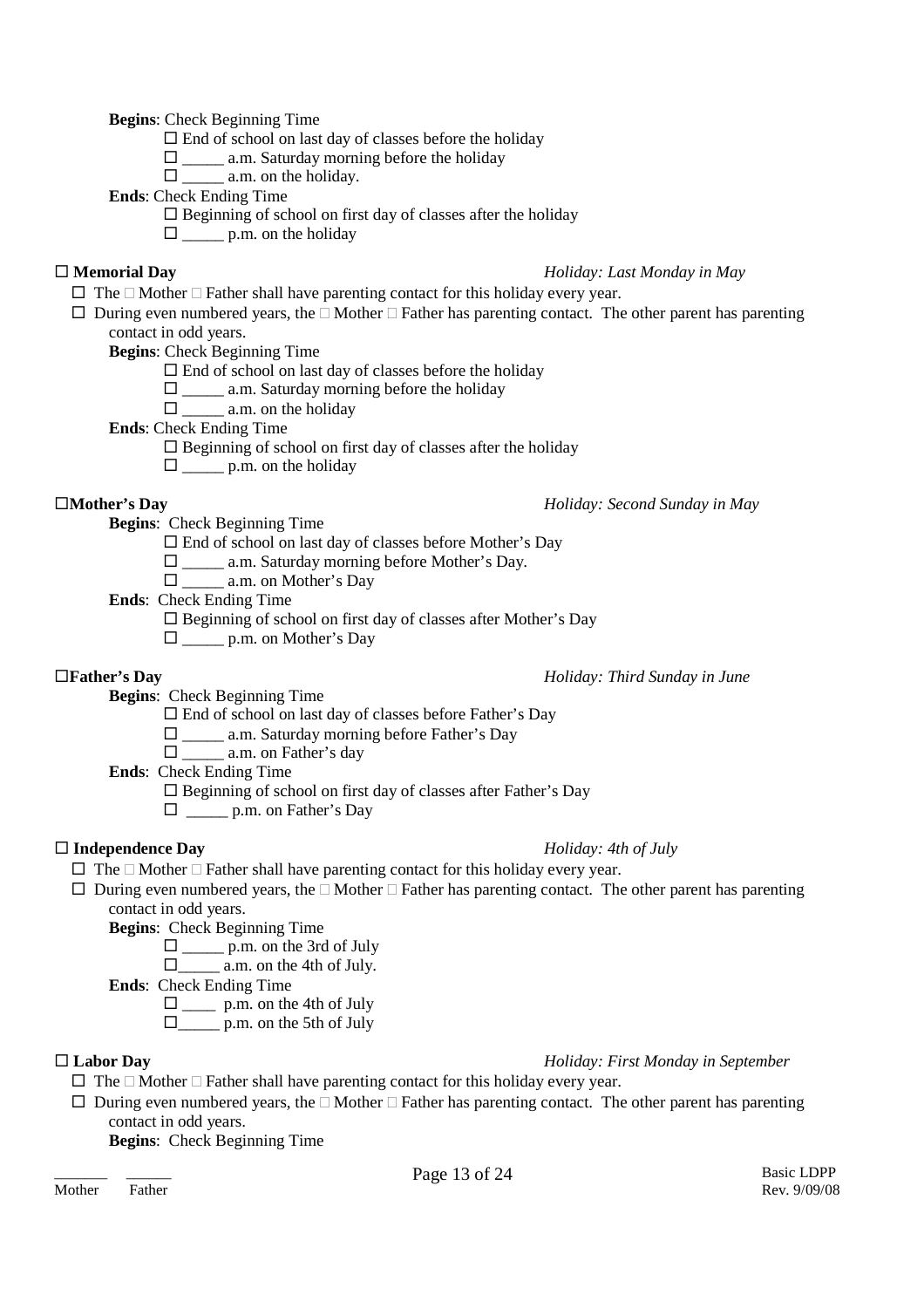$\square$  End of school on last day of classes before the holiday

 $\square$  \_\_\_\_\_\_ a.m. Saturday morning before the holiday

\_\_\_\_\_\_a.m. on the holiday

**Ends**: Check Ending Time

 $\square$  Beginning of school on first day of classes after the holiday

 $\Box$  p.m. on the holiday

### **Rosh Hashanah** *Holiday: September*

- $\Box$  The  $\Box$  Mother  $\Box$  Father shall have parenting contact for this holiday every year.
- $\Box$  During even numbered years, the  $\Box$  Mother  $\Box$  Father has parenting contact. The other parent has parenting contact in odd years.

**Begins**: Check Beginning Time

- $\square$  End of school on last day of classes on the day of Rosh Hashanah.
- $\square$  \_\_\_\_\_ a.m. on the day of Rosh Hashanah Eve
- \_\_\_\_\_ p.m. Rosh Hashanah Eve

**Ends**: Check Ending Time

 $\square$  Beginning of school on first day of classes after Rosh Hashanah

- \_\_\_\_\_ p.m. Rosh Hashanah day.
- $\square$  \_\_\_\_\_ a.m. after one overnight, if celebrating on first day only.
- $\Box$  p.m. after Rosh Hashanah if celebrating after two overnights

### **Yom Kippur** *Holiday: September*

- $\Box$  The  $\Box$  Mother  $\Box$  Father shall have parenting contact for this holiday every year.
- $\Box$  During even numbered years, the  $\Box$  Mother  $\Box$  Father has parenting contact. The other parent has parenting contact in odd years.

**Begins**: Check Beginning Time

- $\square$  End of school on last day of classes before Yom Kippur
- \_\_\_\_\_ a.m. Yom Kippur Eve
- $\square$  p.m. Yom Kippur Eve

**Ends**: Check Ending Time

- $\square$  Beginning of school on first day of classes after Yom Kippur
	- \_\_\_\_\_ p.m. Yom Kippur
	- $\square$  \_\_\_\_\_ a.m. morning after Yom Kippur
	- $\Box$  p.m. morning after Yom Kippur

### **Columbus Day** *Holiday: Second Monday in October*

- $\Box$  The  $\Box$  Mother  $\Box$  Father shall have parenting contact for this holiday every year.
- $\Box$  During even numbered years, the  $\Box$  Mother  $\Box$  Father has parenting contact. The other parent has parenting contact in odd years.

**Begins**: Check Beginning Time

- $\square$  End of school on last day of classes before the holiday
- $\Box$  a.m. Saturday morning before the holiday
- $\Box$  a.m., on the holiday

**Ends**: Check Ending Time

 $\square$  Beginning of school on first day of classes after the holiday

 $\Box$  p.m. on the holiday

### **Eid al-Fitr** Holiday: Date varies

- $\Box$  The  $\Box$  Mother  $\Box$  Father shall have parenting contact for this entire holiday every year.
- $\Box$  During even numbered years, the  $\Box$  Mother  $\Box$  Father has parenting contact. The other parent has parenting contact in odd years.

 $\square$  Timesharing schedule as follows:

| Day 1: Mother          | a.m. to                                                                                  | $\_$ p.m. Father $\_$ | a.m. to                                     | p.m. |
|------------------------|------------------------------------------------------------------------------------------|-----------------------|---------------------------------------------|------|
|                        | Day 2: Mother $\_\_\_\$ a.m. to $\_\_\_\$ p.m. Father $\_\_\_\$ a.m. to $\_\_\_\_\$ p.m. |                       |                                             |      |
| Day 3: Mother $\qquad$ | a.m. to                                                                                  |                       | p.m. Father _______ a.m. to __________ p.m. |      |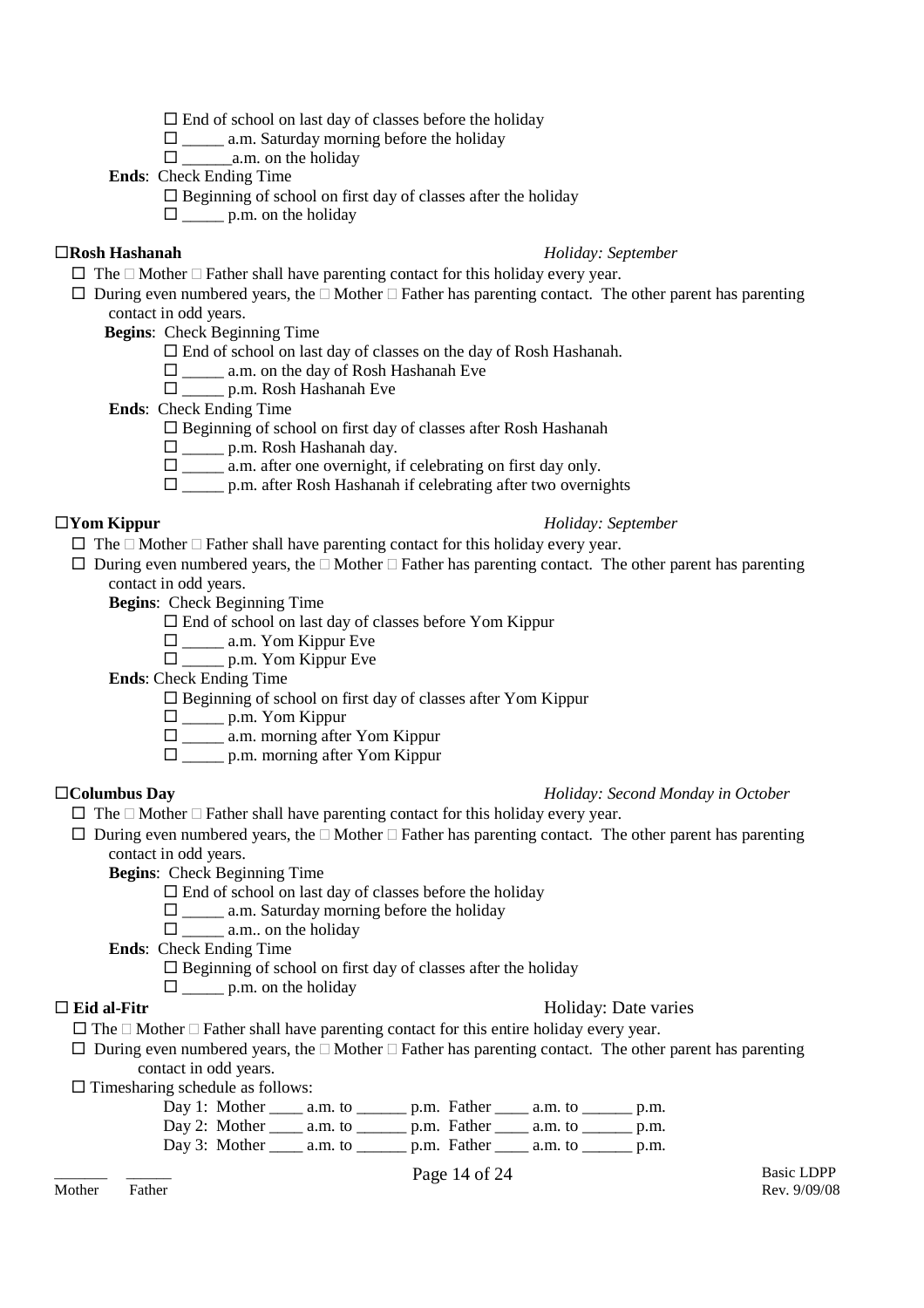### **Eid al-Adha** Holiday: Date varies

 $\Box$  The  $\Box$  Mother  $\Box$  Father shall have parenting contact for this entire holiday every year.

 $\Box$  During even numbered years, the  $\Box$  Mother  $\Box$  Father has parenting contact. The other parent has parenting contact in odd years.

- $\square$  Timesharing schedule as follows:
	- Day 1: Mother \_\_\_\_\_ a.m. to \_\_\_\_\_\_\_ p.m. Father \_\_\_\_\_ a.m. to \_\_\_\_\_\_\_ p.m. Day 2: Mother \_\_\_\_\_ a.m. to \_\_\_\_\_\_\_ p.m. Father \_\_\_\_\_ a.m. to \_\_\_\_\_\_\_ p.m.

Day 3: Mother \_\_\_\_\_ a.m. to \_\_\_\_\_\_\_ p.m. Father \_\_\_\_\_ a.m. to \_\_\_\_\_\_\_ p.m.

.

### **October 31st** *Holiday: 31st of October*

- $\Box$  The  $\Box$  Mother  $\Box$  Father shall have parenting contact for this holiday every year.
- $\Box$  During even numbered years, the  $\Box$  Mother  $\Box$  Father has parenting contact. The other parent has parenting contact in odd years.
	- **Begins**: Check Beginning Time
		- \_\_\_\_\_ p.m. on 31st of October

**Ends**: Check Ending Time

- $\Box$  p.m. on 31st of October
- $\square$  Beginning of school on 1st of November or, if no school 9:00 a.m.
- $\Box$  a.m. on 1<sup>st</sup> of November.

### **Thanksgiving** *Holiday: Fourth Thursday in November*

- $\Box$  The  $\Box$  Mother  $\Box$  Father shall have parenting contact for this holiday every year.
- $\Box$  During even numbered years, the  $\Box$  Mother  $\Box$  Father has parenting contact. The other parent has parenting contact in odd years.
- **Begins**: Check Beginning Time
	- $\square$  End of school on last day of classes before the holiday
	- \_\_\_\_\_ a.m. Wednesday \_\_\_\_\_ p.m. Wednesday
	- \_\_\_\_\_ a.m. Thursday \_\_\_\_\_ p.m. Thursday

**Ends:** Check Ending Time

 $\square$  Beginning of school on first day of classes after the holiday

- \_\_\_\_\_ a.m. Thursday \_\_\_\_\_ p.m. Thursday
- \_\_\_\_\_ a.m. Friday \_\_\_\_\_ p.m. Friday
- $\Box$  a.m. Sunday \_\_\_\_\_\_ p.m. Sunday

### **Hanukkah** *Holiday: December*

- $\Box$  The  $\Box$  Mother  $\Box$  Father shall have parenting contact for this entire holiday every year.
- $\Box$  During even numbered years, the  $\Box$  Mother  $\Box$  Father has parenting contact. The other parent has parenting contact in odd years.
- $\square$  Timesharing schedule as follows:
	- Day 1: Mother \_\_\_\_ a.m. to \_\_\_\_\_\_ p.m. Father \_\_\_\_ a.m. to \_\_\_\_\_\_ p.m. Day 2: Mother \_\_\_\_\_ a.m. to \_\_\_\_\_\_\_ p.m. Father \_\_\_\_\_ a.m. to \_\_\_\_\_\_\_ p.m. Day 3: Mother a.m. to \_\_\_\_\_ p.m. Father a.m. to \_\_\_\_\_ p.m. Day 4: Mother \_\_\_\_ a.m. to \_\_\_\_\_\_ p.m. Father \_\_\_\_ a.m. to \_\_\_\_\_\_ p.m. Day 5: Mother \_\_\_\_\_ a.m. to \_\_\_\_\_\_\_ p.m. Father \_\_\_\_\_ a.m. to \_\_\_\_\_\_\_ p.m. Day 6: Mother  $\frac{1}{\sqrt{2}}$  a.m. to  $\frac{1}{\sqrt{2}}$  p.m. Father  $\frac{1}{\sqrt{2}}$  a.m. to  $\frac{1}{\sqrt{2}}$  p.m. Day 7: Mother \_\_\_\_ a.m. to \_\_\_\_\_\_ p.m. Father \_\_\_\_ a.m. to \_\_\_\_\_\_ p.m. Day 8: Mother \_\_\_\_\_ a.m. to \_\_\_\_\_\_\_ p.m. Father \_\_\_\_\_ a.m. to \_\_\_\_\_\_\_ p.m.

### **Winter Break** √ *Select A, B, or C*

 $\Box$  **A.** During even numbered years, the  $\Box$ Mother  $\Box$ Father has parenting contact during the half of the Winter break that includes Christmas Day. During odd numbered years, the other parent has the half of the Winter Break that includes Christmas Day.

Mother Father Rev. 9/09/08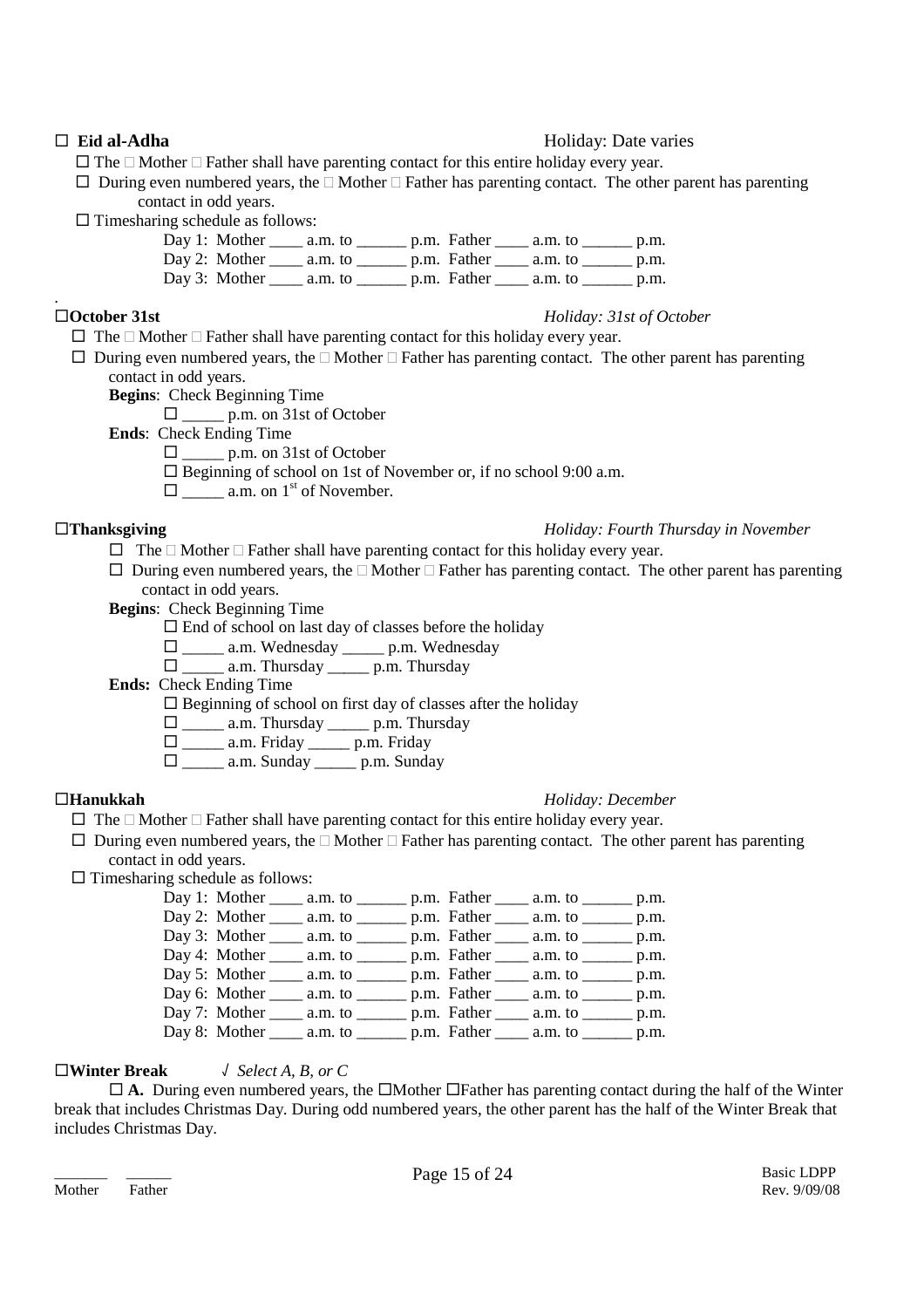**B.** Parenting contact will be for the entire Winter Break.

Begins: Check Beginning Time

- $\Box$  End of school on last day of classes before the break.
- $\Box$  a.m. Saturday morning after the last day of classes.
- $\Box$  a.m. Monday after the last day of classes.

Ends: Check Ending Time

- $\Box$  Saturday before school resumes
- $\square$  Beginning of school on first day of classes after the holiday
- $\Box$  p.m. the night before classes resume
- $\Box$  C. During even numbered years, the  $\Box$ Mother  $\Box$ Father has parenting contact during the first half and the other parent shall have the second half of the break. This is reversed in odd years.

### *First Half* - Begins: Check Beginning Time

- $\square$  End of school on last day of classes before the break
- $\Box$  a.m. Saturday morning after the last day of classes
- $\Box$  a.m. Monday after the last day of classes
- Ends: Check Ending Time

 $\Box$  If the break has an odd number of days, at 2:00 p.m. on the day after the midpoint date. For example if the break is 13 days, the break ends on  $13/2 = 6.5$ , so the first half ends at 2:00

p.m. on the 7th day.

 $\Box$  If the break has an even number of days, at 8:00 p.m. on the midpoint date. For example if the break is 12 days, the break ends on  $12/2 = 6$ , so the first half ends at 8:00 p.m. on the 6th day.

*Second Half* - Begins: Check Beginning Time

 $\Box$  If the break has an odd number of days, at 2:00 p.m. on the day after the midpoint date. For example if the break is 13 days, the break ends on  $13/2 = 6.5$ , so the first half ends at 2:00 p.m. on the 7th day.

 $\Box$  If the break has an even number of days, at 8:00 p.m. on the midpoint date. For example if the break is 12 days, the break ends on  $12/2 = 6$ , so the first half ends at 8:00 p.m. on the 6th day.

Ends: Check Ending Time

 $\square$  Beginning of school on first day of classes after the holiday

 $\Box$  p.m. the night before classes resume

### **December 24th** *Holiday: 24th of December*

 $\Box$  The child remains where the Winter Break schedule specifies, OR

 $\square$  The parents shall follow the following schedule:

- $\Box$  The  $\Box$  Mother  $\Box$  Father shall have parenting contact for this holiday every year.
- $\Box$  During even numbered years, the  $\Box$  Mother  $\Box$  Father has parenting contact. The other parent has parenting contact in odd years.

**Begins**: Check Beginning Time

- $\square$  The child remains where the Winter Break schedule specifies.
- $\square$  \_\_\_\_\_\_ a.m. on 24th of December
- $\Box$  p.m. on 24th of December

**Ends**: Check Ending Time

 $\Box$  p.m. on 24th of December

 $\square$  \_\_\_\_\_\_\_ a.m. on 25th of December

### **December 25th** *Holiday: 25th of December*

 $\Box$  The child remains where the Winter Break schedule specifies, OR

 $\square$  The parents shall follow the following schedule:

- $\Box$  The  $\Box$  Mother  $\Box$  Father shall have parenting contact for this holiday every year.
- $\Box$  During even numbered years, the  $\Box$  Mother  $\Box$  Father has parenting contact. The other parent has parenting contact in odd years.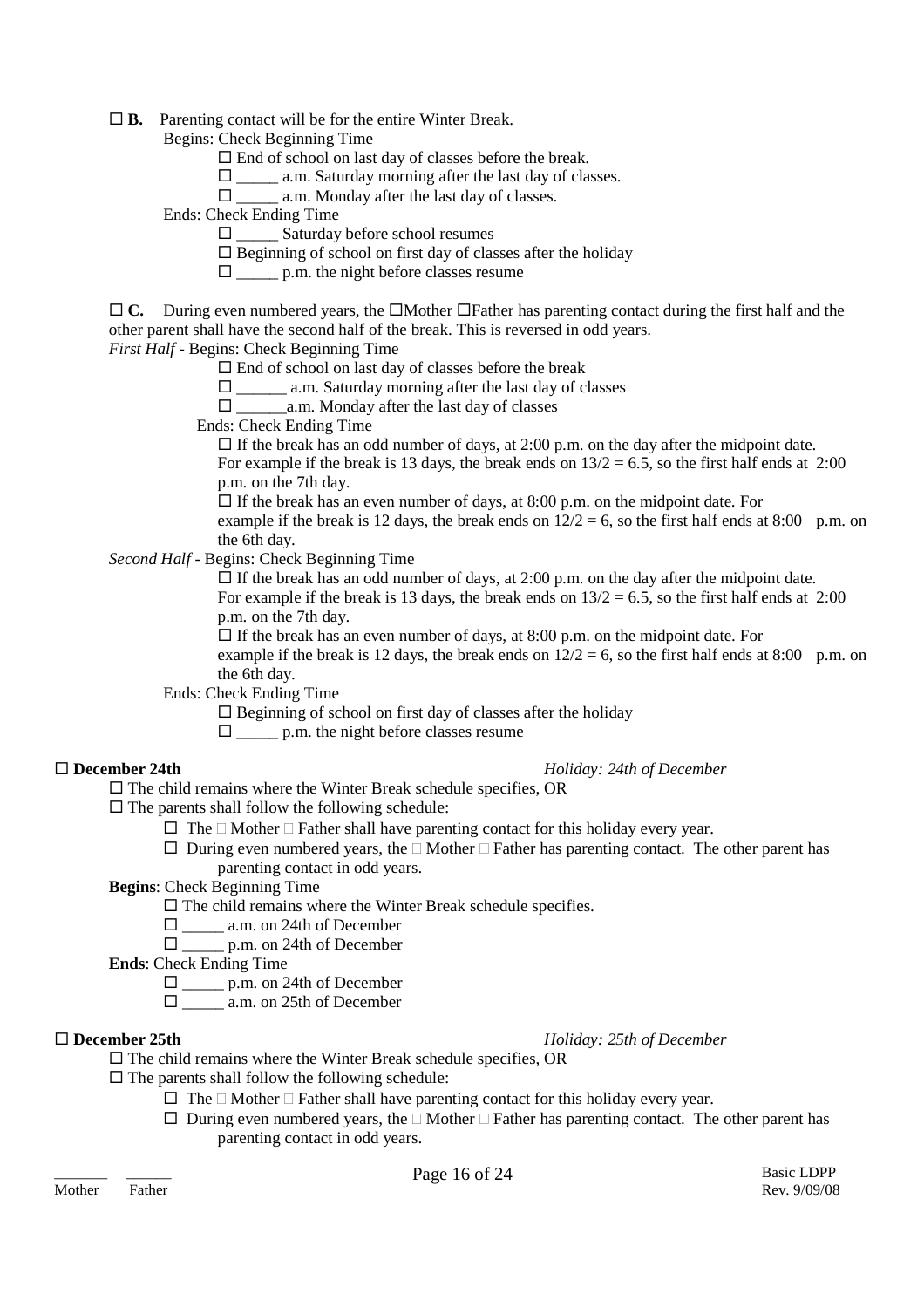**Begins**: Check Beginning Time

 $\Box$  The child remains where the Winter Break schedule specifies.

- $\square$  \_\_\_\_\_\_ a.m. on 25th of December
	- $\Box$  p.m. on 25th of December

**Ends**: Check Ending Time

 $\Box$  p.m. on 25th of December

 $\Box$  a.m. on 26th of December

### **Kwanza** Holiday: December 26/January 1

**Note:** The last day of this holiday may conflict with New Year's and Winter Break selection.

- $\Box$  The  $\Box$  Mother  $\Box$  Father shall have parenting contact for this entire holiday every year.
- $\Box$  During even numbered years, the  $\Box$  Mother  $\Box$  Father has parenting contact. The other parent has parenting contact in odd years.
- $\square$  Timesharing schedule as follows:

| Dec. 26: Mother: _____ a.m. to ________ p.m. Father: _____ a.m. to _______ p.m.    |  |  |  |
|------------------------------------------------------------------------------------|--|--|--|
| Dec. 27: Mother: _____ a.m. to ________ p.m. Father: _____ a.m. to _______ p.m.    |  |  |  |
| Dec.28: Mother: _____ a.m. to ________ p.m. Father: _____ a.m. to _______ p.m.     |  |  |  |
| Dec. 29: Mother: _____ a.m. to ________ p.m. Father: _____ a.m. to _______ p.m.    |  |  |  |
| Dec. 30: Mother: _____ a.m. to ________ p.m. Father: _____ a.m. to _______ p.m.    |  |  |  |
| Dec. 31: Mother: _____ a.m. to ________ p.m. Father: _____ a.m. to _______ p.m.    |  |  |  |
| Jan. 01: Mother: ______ a.m. to _________ p.m. Father: _____ a.m. to ________ p.m. |  |  |  |

**New Year's** *Holiday: December 31 /January* 1

**Note:** This holiday may conflict with the last day of Kwanza.

 $\Box$  The  $\Box$  Mother  $\Box$  Father shall have parenting contact for this holiday every year.

 $\Box$  During even numbered years, the  $\Box$  Mother  $\Box$  Father has parenting contact. The other parent has parenting contact in odd years.

**Begins**: Check Beginning Time

 $\Box$  \_\_\_\_\_ a.m./ \_\_\_\_\_\_ pm New Year's Eve  $\square$  \_\_\_\_\_\_ a.m./ \_\_\_\_\_\_\_ p.m. New Year's Day **Ends**: Check Ending Time \_\_\_\_\_ p.m. New Year's Day

□ Mother's Birthday *Specify Date:* 

Begins: Check Beginning Time \_\_\_\_\_ pm on Mother's Birthday

Ends: Check Ending Time

□ \_\_\_\_\_\_ p.m. on Mother's Birthday

 $\Box$  a.m. the day after the Mother's birthday or at the start of classes the day after the Mother's birthday

### $\Box$  **Father's Birthday** *Specify Date:*

Begins: Check Beginning Time

\_\_\_\_\_ pm on Father's Birthday

Ends: Check Ending Time

 $\Box$  p.m. on Father's Birthday

 $\Box$  a.m. the day after the Father's birthday or at the start of classes the day after the Father's birthday

### **Child(ren)'s Birthday**

Begins: Check Beginning Time

\_\_\_\_\_ a.m. Child(ren)'s Birthday (Specify Child(ren)'s Name and Date)

Mother Father Rev. 9/09/08

\_\_\_\_\_\_\_ \_\_\_\_\_\_ Basic LDPP Page 17 of 24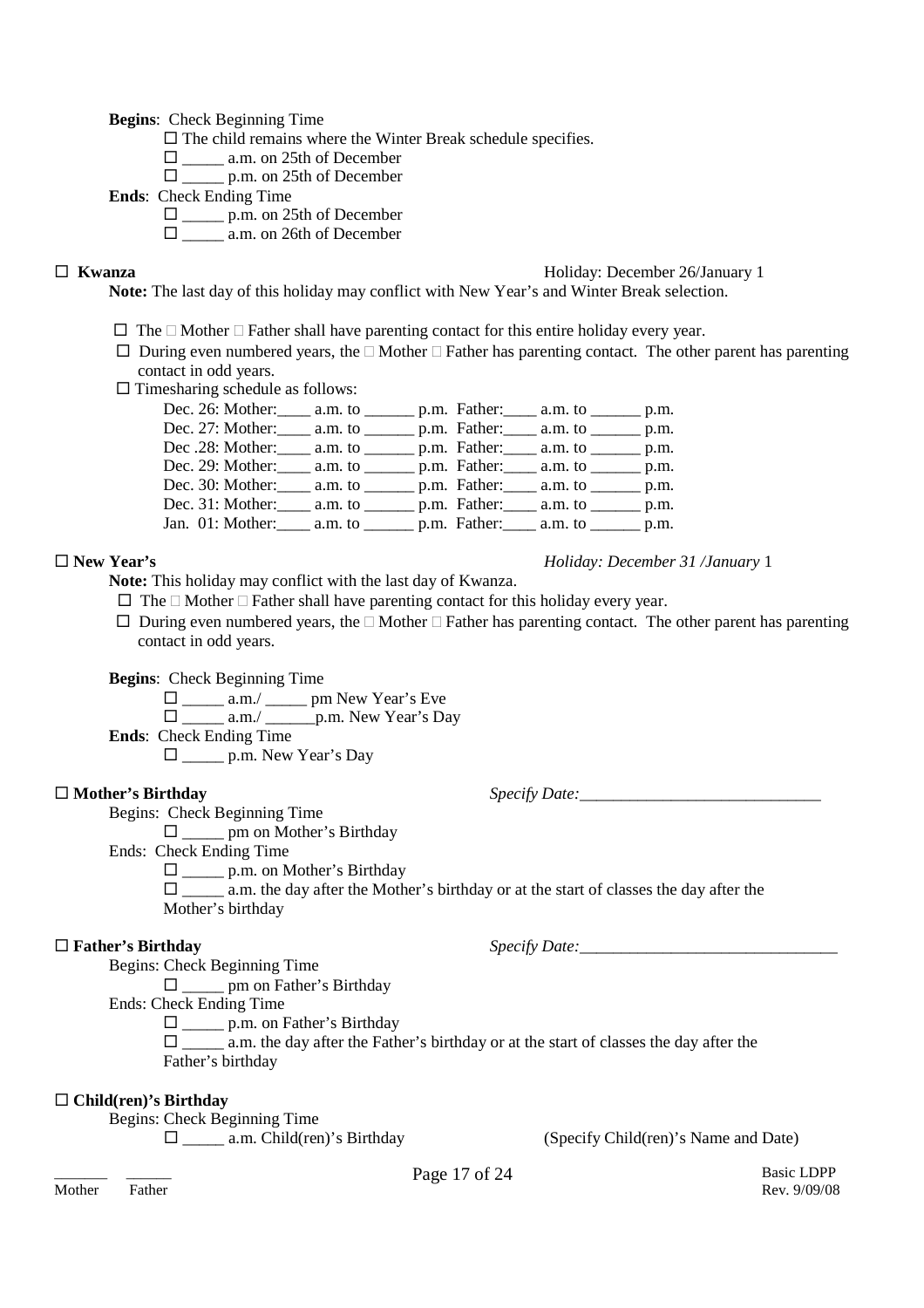| $\square$ p.m. Child(ren)'s Birthday                            |  |
|-----------------------------------------------------------------|--|
| Ends: Check Ending Time                                         |  |
| $\square$ a.m. Child(ren)'s Birthday                            |  |
| $\square$ p.m. Child(ren)'s Birthday                            |  |
| $\square$ ________ a.m. Child(ren)'s the day after the birthday |  |
|                                                                 |  |
|                                                                 |  |
|                                                                 |  |
|                                                                 |  |
|                                                                 |  |
| Ends:                                                           |  |

(Remainder of the page intentionally left blank)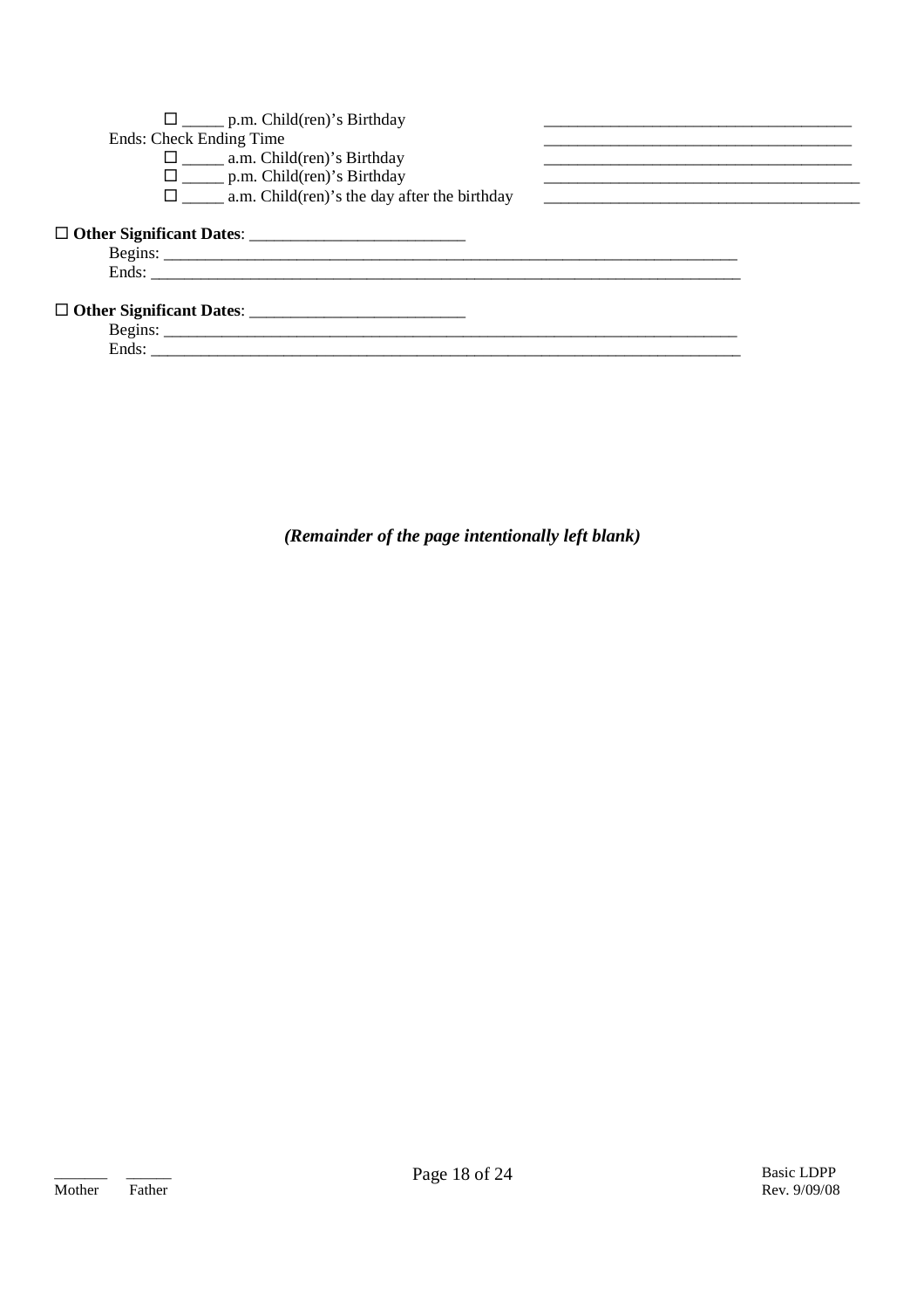### **EASY REFERENCE CHART:**

*Write Father or Mother only in the periods that apply.* For specific days and times see above.

|                                | <b>Even Years</b> | I of specific days and three see above.<br><b>Odd Years</b> | <b>Every Year</b> |
|--------------------------------|-------------------|-------------------------------------------------------------|-------------------|
| <b>Martin Luther King,</b>     |                   |                                                             |                   |
| Jr. Day                        |                   |                                                             |                   |
| <b>Presidents' Day</b>         |                   |                                                             |                   |
| Good Friday/                   |                   |                                                             |                   |
| <b>Easter</b>                  |                   |                                                             |                   |
| Passover 1 <sup>st</sup> Night |                   |                                                             |                   |
| Passover 2 <sup>nd</sup> Night |                   |                                                             |                   |
| <b>Passover Last Night</b>     |                   |                                                             |                   |
| <b>Spring Break</b>            |                   |                                                             |                   |
| <b>Memorial Day</b>            |                   |                                                             |                   |
| <b>Mother's Day</b>            |                   |                                                             |                   |
| <b>Father's Day</b>            |                   |                                                             |                   |
| <b>Independence Day</b>        |                   |                                                             |                   |
| <b>Labor Day</b>               |                   |                                                             |                   |
| <b>Rosh Hashanah</b>           |                   |                                                             |                   |
| <b>Yom Kippur</b>              |                   |                                                             |                   |
| <b>Columbus Day</b>            |                   |                                                             |                   |
| Eid al-Fitr Day 1              |                   |                                                             |                   |
| Eid al-Fitr Day 2              |                   |                                                             |                   |
| Eid al-Fitr Day 3              |                   |                                                             |                   |
| Eid al-Adha Day 1              |                   |                                                             |                   |
| Eid al-Adha Day 2              |                   |                                                             |                   |
| Eid al-Adha Day 3              |                   |                                                             |                   |
| October 31 <sup>st</sup>       |                   |                                                             |                   |
| <b>Thanksgiving</b>            |                   |                                                             |                   |
| Hanukkah - Day 1               |                   |                                                             |                   |
| Hanukkah - Day 2               |                   |                                                             |                   |
| Hanukkah - Day 3               |                   |                                                             |                   |
| Hanukkah - Day 4               |                   |                                                             |                   |
| Hanukkah - Day 5               |                   |                                                             |                   |
| Hanukkah - Day 6               |                   |                                                             |                   |
| Hanukkah - Day 7               |                   |                                                             |                   |
| Hanukkah - Day 8               |                   |                                                             |                   |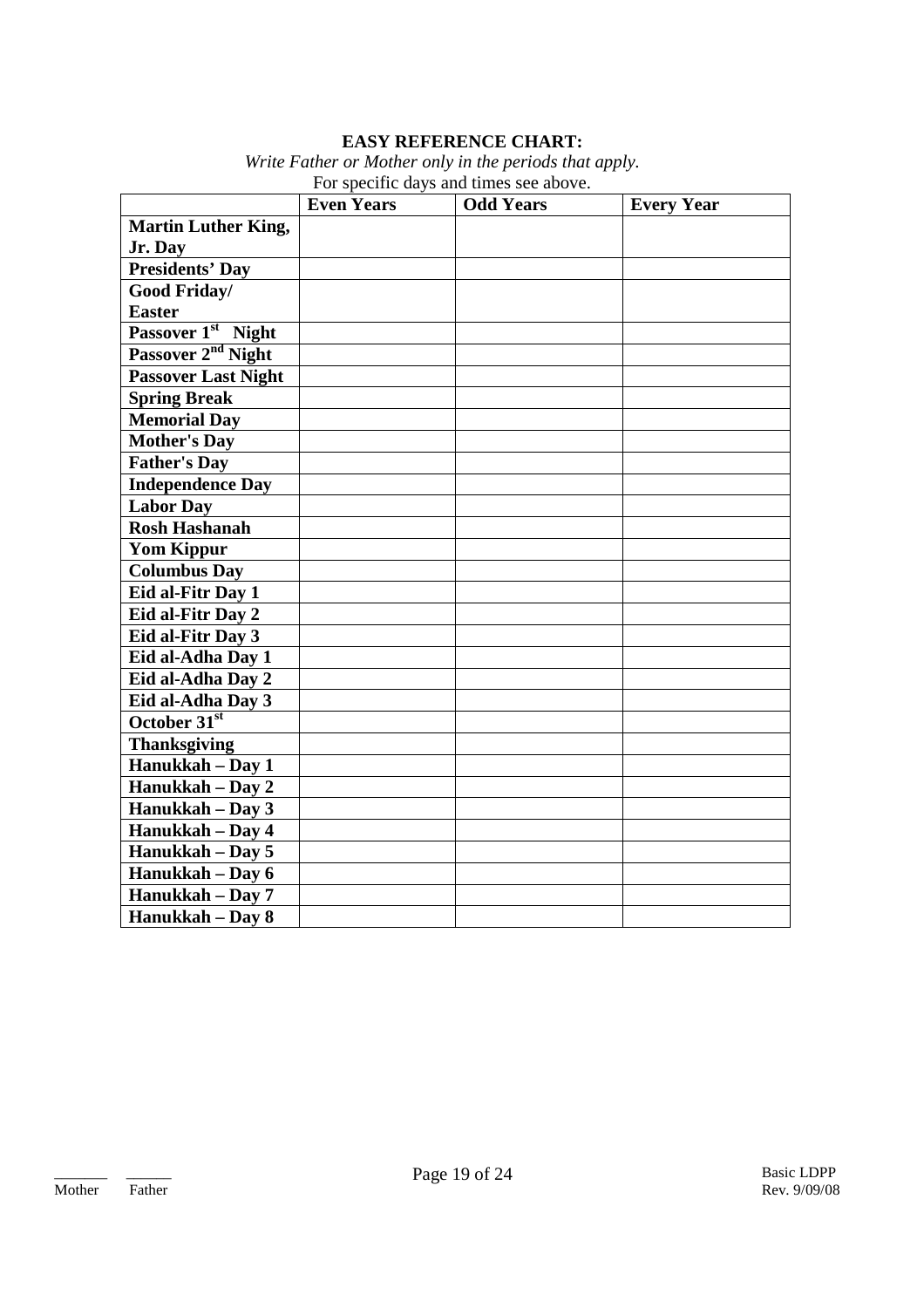| <b>Winter Break - A</b>  |  |  |
|--------------------------|--|--|
| <b>Winter Break - B</b>  |  |  |
| <b>Winter Break - C</b>  |  |  |
| December 24th            |  |  |
| December 25th            |  |  |
| Kwanza-Dec. 26           |  |  |
| <b>Kwanza-Dec. 27</b>    |  |  |
| <b>Kwanza-Dec. 28</b>    |  |  |
| <b>Kwanza-Dec. 29</b>    |  |  |
| <b>Kwanza-Dec. 30</b>    |  |  |
| Kwanza-Jan. 01           |  |  |
| New Year's               |  |  |
| <b>Mother's Birthday</b> |  |  |
| <b>Father's Birthday</b> |  |  |
| <b>Child's Birthday</b>  |  |  |
| <b>Child's Birthday</b>  |  |  |
| <b>Child's Birthday</b>  |  |  |
| <b>Child's Birthday</b>  |  |  |
| <b>Child's Birthday</b>  |  |  |
| Other significant        |  |  |
| <b>Date</b>              |  |  |
| Other significant        |  |  |
| <b>Date</b>              |  |  |

### **DEFAULT HOLIDAY PLAN IF THE PARTIES CANNOT AGREE, THE FOLLOWING SHALL APPLY:**

**1. In Even Years** the Away Parent shall have the child(ren) for the following holidays:

**Winter Holiday**- Beginning at 9 a.m. on the day after school ends for seven (7) continuous days. **Thanksgiving Vacation**- No time-sharing.

**Spring Break**- Beginning at 9 a.m. on the day after school ends for seven continuous days.

**Other Holidays**- If there is one special religious holiday (other than Christmas) that falls into this category, contact shall take place from 7 p.m. the day before the holiday until 6 p.m. on the holiday. . If there is more than one special religious holiday, the parents shall alternate and contact shall take place from 7 p.m. the day before the holiday until 6 p.m. on the holiday.

The Away parent shall the child(ren) for Martin Luther King Jr. Day, Good Friday, 4<sup>th</sup> of July and October 31, beginning 9 a.m. on the day of the holiday until 9 a.m. the next day or until the time school begins, whichever is earliest.

The Local parent shall have the child(ren) for Presidents' Day, Memorial Day and Labor Day, beginning 9 a.m. on the day of the holiday until 9 a.m. the next day or until the time school begins, whichever is earliest.

**2. In Odd Years** the Away Parent shall have the child(ren) for the following holidays:

**Winter Holiday**- Beginning at 9 a.m. on December 27 for seven (7) continuous days. **Thanksgiving Vacation**- Beginning at 9 a.m. on the day after school ends until 6 p.m. on Sunday. **Spring Break**- No contact.

**Other Holidays**- If there is one special religious holiday (other than Christmas) that falls into this category, contact shall take place from 7 p.m. the day before the holiday until 6 p.m. on the holiday. If there is more than one special religious holiday, the parents shall alternate and contact shall take place from 7 p.m. the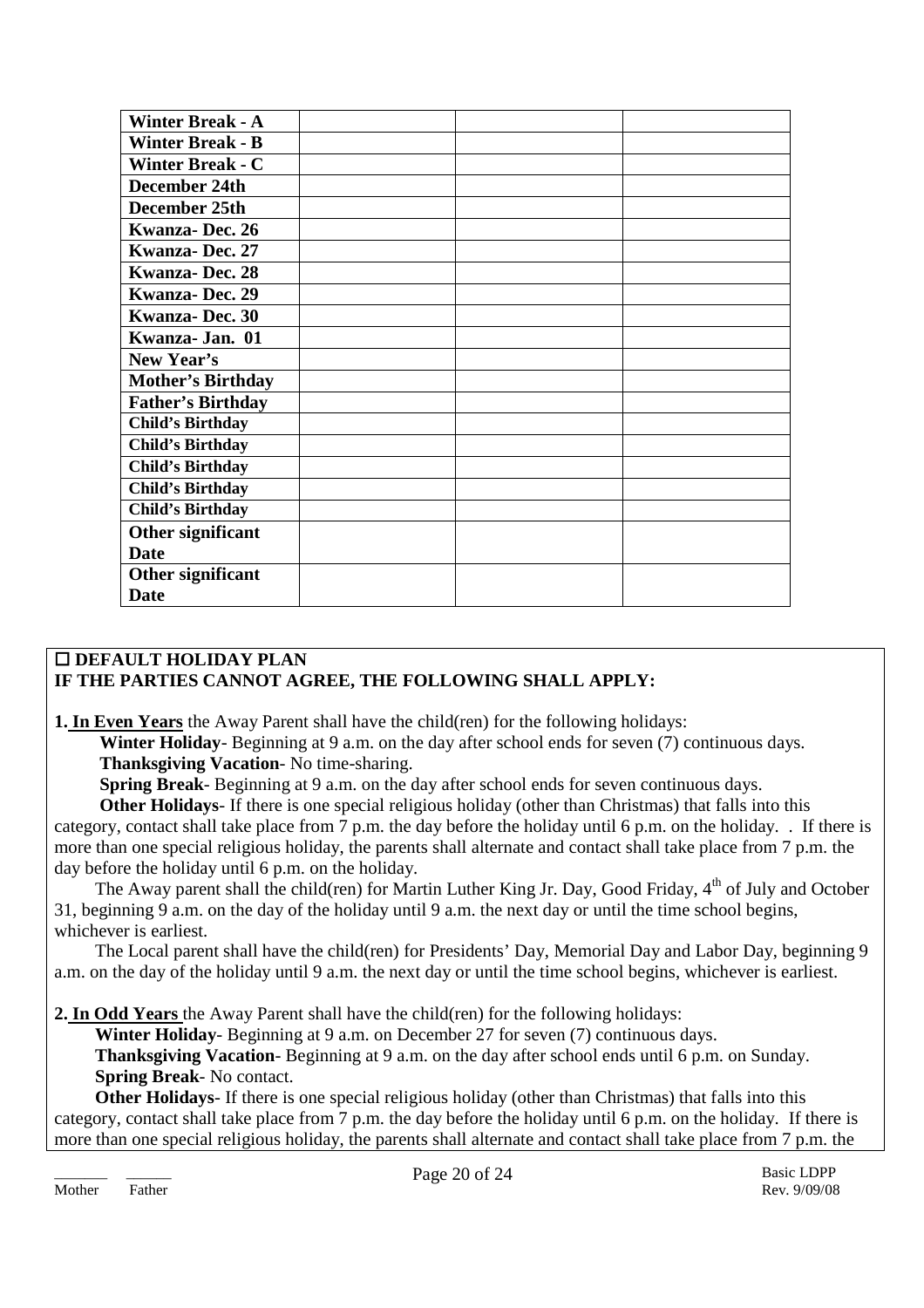day before the holiday until 6 p.m. on the holiday.

The Local parent shall the child(ren) for Martin Luther King Jr. Day, Good Friday, 4<sup>th</sup> of July and October 31, beginning 9 a.m. on the day of the holiday until 9 a.m. the next day or until the the time school begins, whichever is earliest.

The Away parent shall have the child(ren) for Presidents' Day, Memorial Day and Labor Day, beginning 9 a.m. on the day of the holiday until 9 a.m. the next day or until the time school begins, whichever is earliest.

**3. Mother's Day and Father's Day-** this section only applies to parents located 50-150 miles apart. The Mother shall have the child(ren) on Mother's Day and the Father shall have the child(ren) on Father's Day. If the children are with the Away Parent, the weekend shall end on Sunday at 9 a.m. If the children are with the Local Parent, this holiday shall begin on Saturday at noon and end at 6 p.m. on Sunday.

# **17. SUMMER TIME SHARING**

**The children shall spend a substantial period of summer vacation with the Away Parent. The summer period is defined as starting on the last day of regularly scheduled classes of one school year and ending on the first day of regularly scheduled classes of the next school year.**

√ *Check one*

 $\Box$  The child(ren) shall spend the month of July with the Away Parent.

 $\Box$  The child(ren) shall spend the entire summer vacation with the Away Parent except for the first week and the last two weeks of vacation.

The child(ren) shall spend \_\_\_\_\_\_\_ weeks of summer vacation with √ *Check one*

 Away Parent □ Local Parent

In order to have first choice, this Parent (*specify Away or Local*)\_\_\_\_\_\_\_\_\_\_\_\_\_\_\_shall provide Parent (*specify Away or Local*) \_\_\_\_\_\_\_\_\_\_\_\_\_\_\_ a date schedule for the summer by April 15th of each year. Otherwise, Parent (*specify Away o r Local*) will have first choice.

 $\Box$  The parents have agreed upon the following summer contact schedule::

 **Parents shall make alternate arrangements within two weeks after the summer school schedule is determined if the child(ren) must attend a summer academic program mandated by the child(ren)'s school district, as follows:**

\_\_\_\_\_\_\_\_\_\_\_\_\_\_\_\_\_\_\_\_\_\_\_\_\_\_\_\_\_\_\_\_\_\_\_\_\_\_\_\_\_\_\_\_\_\_\_\_\_\_\_\_\_\_\_\_\_\_\_\_\_\_\_\_\_\_\_\_\_\_\_\_\_\_\_\_\_\_\_\_\_\_\_\_\_\_\_\_\_ \_\_\_\_\_\_\_\_\_\_\_\_\_\_\_\_\_\_\_\_\_\_\_\_\_\_\_\_\_\_\_\_\_\_\_\_\_\_\_\_\_\_\_\_\_\_\_\_\_\_\_\_\_\_\_\_\_\_\_\_\_\_\_\_\_\_\_\_\_\_\_\_\_\_\_\_\_\_\_\_\_\_\_\_\_\_\_\_\_ \_\_\_\_\_\_\_\_\_\_\_\_\_\_\_\_\_\_\_\_\_\_\_\_\_\_\_\_\_\_\_\_\_\_\_\_\_\_\_\_\_\_\_\_\_\_\_\_\_\_\_\_\_\_\_\_\_\_\_\_\_\_\_\_\_\_\_\_\_\_\_\_\_\_\_\_\_\_\_\_\_\_\_\_\_\_\_\_\_

### √ *Check all that apply*

 $\Box$  The child(ren) shall attend summer school in the same district where school is attended during the school year. Summer contact with the Away Parent shall begin after summer school ends.

 $\Box$  The child(ren) shall attend summer school in the Away Parent's school district, so long as the child(ren)'s home school district approves it. It shall be the responsibility of the Away Parent to secure approval from the home school district and enroll the child(ren) in summer school in their district prior to scheduling the child(ren)'s summer contact. The Away Parent shall provide the Local Parent with documentation establishing approval and enrollment if requested.

Mother Father Rev. 9/09/08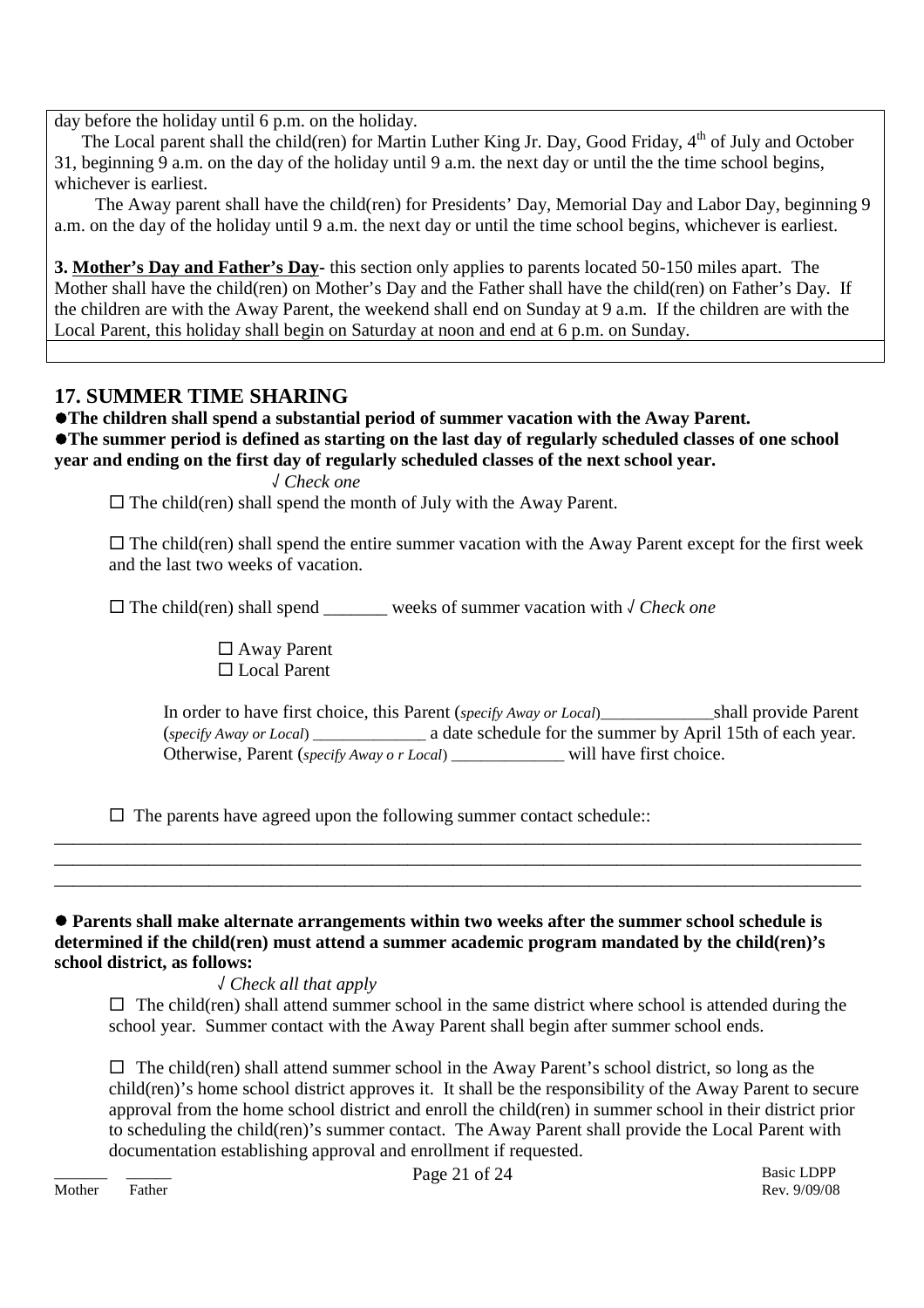$\Box$  If the child(ren) must attend summer school and it limits either parent's contact time, the party who is negatively affected shall be entitled to make–up time over the next twelve months.

# **18. DEPENDENCY EXEMPTION**

The dependency exemption for the minor child(ren) shall be assigned to:

- $\Box$  The Mother
- $\Pi$  The Father
- $\Box$  The Mother in even numbered years, and the Father in odd number years
- $\Box$  The Father in even number years, and the Mother in odd number years
- $\Box$  Divided evenly between the Mother and the Father
- $\Box$  Other:

### **19. OPTIONAL ITEMS TO CONSIDER**

If the parents wish to add additional items to their parenting plan, please specify below: *For Example:*

*Names – Do the parents agree that only they are to be called "mother" or "father" or like names? Driving – Do the parents agree when the child will drive (cars, motorcycles, ATV's)?*

\_\_\_\_\_\_\_\_\_\_\_\_\_\_\_\_\_\_\_\_\_\_\_\_\_\_\_\_\_\_\_\_\_\_\_\_\_\_\_\_\_\_\_\_\_\_\_\_\_\_\_\_\_\_\_\_\_\_\_\_\_\_\_\_\_\_\_\_\_\_\_\_\_\_\_\_ \_\_\_\_\_\_\_\_\_\_\_\_\_\_\_\_\_\_\_\_\_\_\_\_\_\_\_\_\_\_\_\_\_\_\_\_\_\_\_\_\_\_\_\_\_\_\_\_\_\_\_\_\_\_\_\_\_\_\_\_\_\_\_\_\_\_\_\_\_\_\_\_\_\_\_\_

*Employment – Do the parents consent to employment of the child?*

*Passports- Do the parents agree the child(ren) can or cannot get a passport?*

*Images of the child(ren) –Are there any restrictions on the child(ren)'s images on internet sites, Myspace, Facebook, etc?*

*Cosmetic Surgery/Tattoos/Piercing/Body- Do the parents consent to these?*

*Extended Family – Do the parents want access for extended family members?*

*Special Events – Are there special family events that need to be agreed upon by the parents?*

*No Contact – Do the parents want to prevent the child's contact with any third parties?*

# A. Before \_\_\_\_\_\_\_\_\_\_\_\_\_\_\_\_\_\_\_\_\_\_\_\_\_\_\_\_\_\_\_\_\_\_\_\_\_\_\_\_\_\_\_\_\_\_\_\_\_\_\_\_\_\_\_\_\_\_\_\_\_\_\_\_\_\_\_\_\_\_\_\_\_\_\_\_\_\_\_\_\_ the parents must:  $\Box$  Notify the other parent  $\Box$  Agree  $\Box$  Agree in Writing. B. Before \_\_\_\_\_\_\_\_\_\_\_\_\_\_\_\_\_\_\_\_\_\_\_\_\_\_\_\_\_\_\_\_\_\_\_\_\_\_\_\_\_\_\_\_\_\_\_\_\_\_\_\_\_\_\_\_\_\_\_\_\_\_\_\_\_\_\_\_\_\_\_\_\_\_\_\_\_\_\_\_\_ the parents must:  $\Box$  Notify the other parent  $\Box$  Agree  $\Box$  Agree in Writing. C. Before \_\_\_\_\_\_\_\_\_\_\_\_\_\_\_\_\_\_\_\_\_\_\_\_\_\_\_\_\_\_\_\_\_\_\_\_\_\_\_\_\_\_\_\_\_\_\_\_\_\_\_\_\_\_\_\_\_\_\_\_\_\_\_\_\_\_\_\_\_\_\_\_\_\_\_\_\_\_\_\_\_ the parents must:  $\Box$  Notify the other parent  $\Box$  Agree  $\Box$  Agree in Writing. D. Before \_\_\_\_\_\_\_\_\_\_\_\_\_\_\_\_\_\_\_\_\_\_\_\_\_\_\_\_\_\_\_\_\_\_\_\_\_\_\_\_\_\_\_\_\_\_\_\_\_\_\_\_\_\_\_\_\_\_\_\_\_\_\_\_\_\_\_\_\_\_\_\_\_\_\_\_\_\_\_\_\_ the parents must:  $\Box$  Notify the other parent  $\Box$  Agree  $\Box$  Agree in Writing. E. Before \_\_\_\_\_\_\_\_\_\_\_\_\_\_\_\_\_\_\_\_\_\_\_\_\_\_\_\_\_\_\_\_\_\_\_\_\_\_\_\_\_\_\_\_\_\_\_\_\_\_\_\_\_\_\_\_\_\_\_\_\_\_\_\_\_\_\_\_\_\_\_\_\_\_\_\_\_\_\_\_\_ the parents must:  $\Box$  Notify the other parent  $\Box$  Agree  $\Box$  Agree in Writing. F. Before \_\_\_\_\_\_\_\_\_\_\_\_\_\_\_\_\_\_\_\_\_\_\_\_\_\_\_\_\_\_\_\_\_\_\_\_\_\_\_\_\_\_\_\_\_\_\_\_\_\_\_\_\_\_\_\_\_\_\_\_\_\_\_\_\_\_\_\_\_\_\_\_\_\_\_\_\_\_\_\_\_ the parents must:  $\Box$  Notify the other parent  $\Box$  Agree  $\Box$  Agree in Writing. G. Before \_\_\_\_\_\_\_\_\_\_\_\_\_\_\_\_\_\_\_\_\_\_\_\_\_\_\_\_\_\_\_\_\_\_\_\_\_\_\_\_\_\_\_\_\_\_\_\_\_\_\_\_\_\_\_\_\_\_\_\_\_\_\_\_\_\_\_\_\_\_\_\_\_\_\_\_\_\_\_\_\_ the parents must:  $\Box$  Notify the other parent  $\Box$  Agree  $\Box$  Agree in Writing.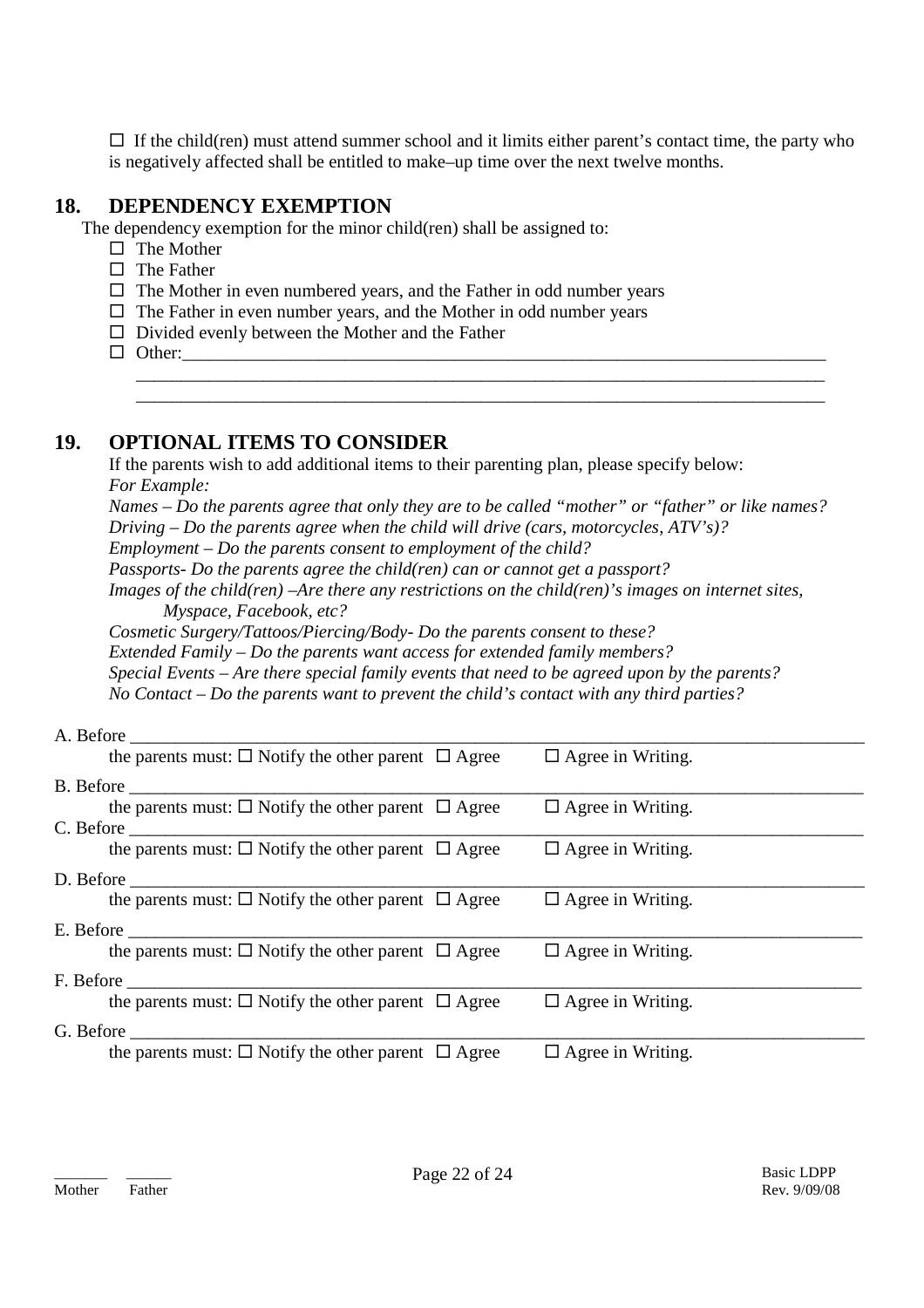**OTHER** (Anything else you want to agree on. Include accommodations for a child's special needs, age, etc.)

**INFORMATION SHARING** 

● Each parent shall keep the other informed of their current contact information (address, telephone and cell numbers) and inform the other of any change in writing within 3 days.

●Each parent shall provide the other parent with the contact information for the child's school, sports, extracurricular and religious activities within 3 days of getting that information. Thereafter, it shall be the other parent's responsibility to stay informed of the child's events and activities.

### **PARENT INFORMATION**

PRINT MOTHER'S NAME

STREET ADDRESS

CITY, STATE AND ZIP CODE

SUBSTITUTE ADDRESS: CHECK BOX IF YOU HAVE WRITTEN SOMEONE ELSE'S ADDRESS BECAUSE YOU FEAR HARASSMENT OR HARM.

PRINT FATHER'S NAME

**STREET ADDRESS** 

CITY, STATE AND ZIP CODE

SUBSTITUTE ADDRESS: CHECK BOX IF YOU

**HOME PHONE** 

WORK PHONE

CELL PHONE

**SUBSTITUTE PHONE NUMBER** 

**HOME PHONE** 

**WORK PHONE** 

**CELL PHONE** 

Mother Father **Basic LDPP** Rev. 9/09/08

Page 23 of 24